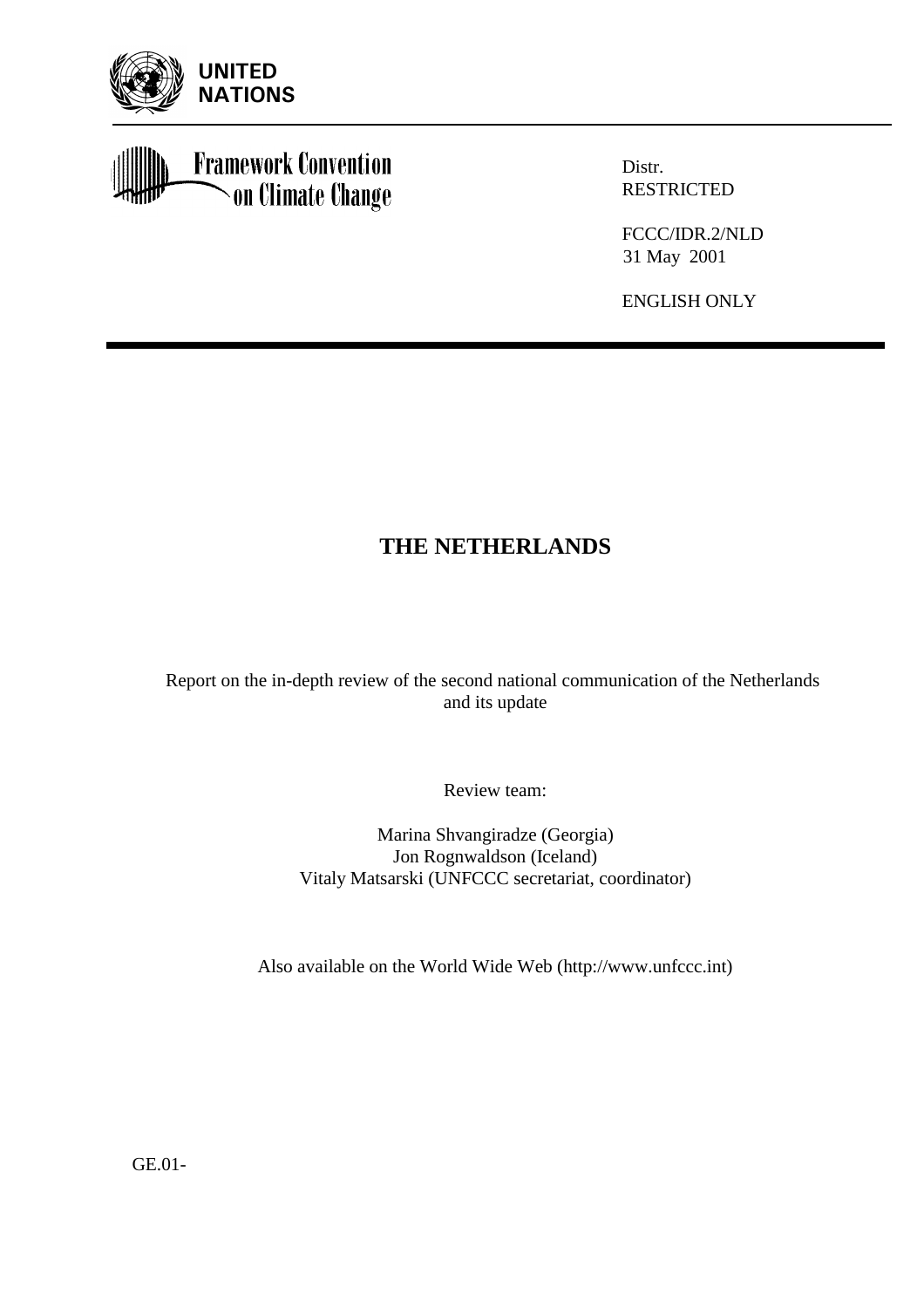#### **I. INTRODUCTION AND NATIONAL CIRCUMSTANCES**

1. The secretariat received the second communication (NC2) from the Netherlands in April 1997 (it was one of the few Annex I Parties that submitted their communications on time) and an update to the NC2 in May 1998. The reasons for submitting the update are given in its preface and refer to a number of major policy developments that took place after publication of the original second communication. As a result, the chapters on national circumstances, greenhouse gas (GHG) inventories, policies and measures, and projections were revised in the update. After the visit, other important information on the implementation of the Convention reached the secretariat and was taken into account by the review team in this report.

2. The secretariat carried out an in-depth review of the NC2 and its update between September 1998 and September 2000. This review included a visit by a review team during the week of 27 October 1998 to 2 November1998. The review team consisted of Ms Marina Shvangiradze (Georgia), Mr. Jon Rognwaldson (Iceland) and Mr. Vitaly Matsarski (UNFCCC secretariat, coordinator).

3. The Netherlands is a small, low-lying and densely populated country. It has a land area of 34,000 km<sup>2</sup> with about 24 per cent of the land lying below sea level. About 27 per cent of the land is devoted to urban, infrastructure and other uses, 9 per cent to forest and 59 per cent to agriculture, the remaining 5 per cent being natural land . The Netherlands has a coastal climate strongly influenced by the oceanic effect, making its climate much milder on average than that of other countries at the same latitude. Over the last 100 years, an increase in temperature of about one degree has been measured, with some of the warmest years occurring in the last decade.

4. The population is concentrated on the western rim of the country in and around the cities of Amsterdam, Rotterdam, The Hague and Utrecht. In the period 1980 to 1997, the population increased by 10.3 per cent to 15.6 million. The annual population growth of about 0.5 per cent is relatively high in comparison with most other European Community (EC) countries and forecasts indicate that it will continue to grow at a level above the EC average. In the same period, the population density also increased by about 9.6 per cent to around 460 persons per km<sup>2</sup>. In addition to population growth, the Netherlands is facing other demographic trends that put pressure on the environment. These include a decrease in the number of people per household (from 2.8 in 1980 to 2.4 in 1997), and a general increase in the number of households, with a larger share of single occupier households (from 24 per cent to 31 per cent). This is an important trend for the Netherlands because a significant part of its energy consumption is used for space heating.

5. Gross domestic product (GDP) increased by about 18.5 per cent between 1990 and 1997 (at 1990 prices). The net energy consumption increased from 2,815 petajoules (PJ) in 1990 to 3,071 PJ in 1997, an increase of 9 per cent, or half of the GDP growth rate. The Netherlands' fuel mix differs from that of other EC countries. It has a high share of natural gas (about 45 per cent of total end-use for energy purposes) and a low share of coal. In 1997 compared with 1990, the consumption of coal increased by 2 per cent, of oil by 10 per cent and of natural gas by 15 per cent. The amount of electricity produced from renewable energy sources increased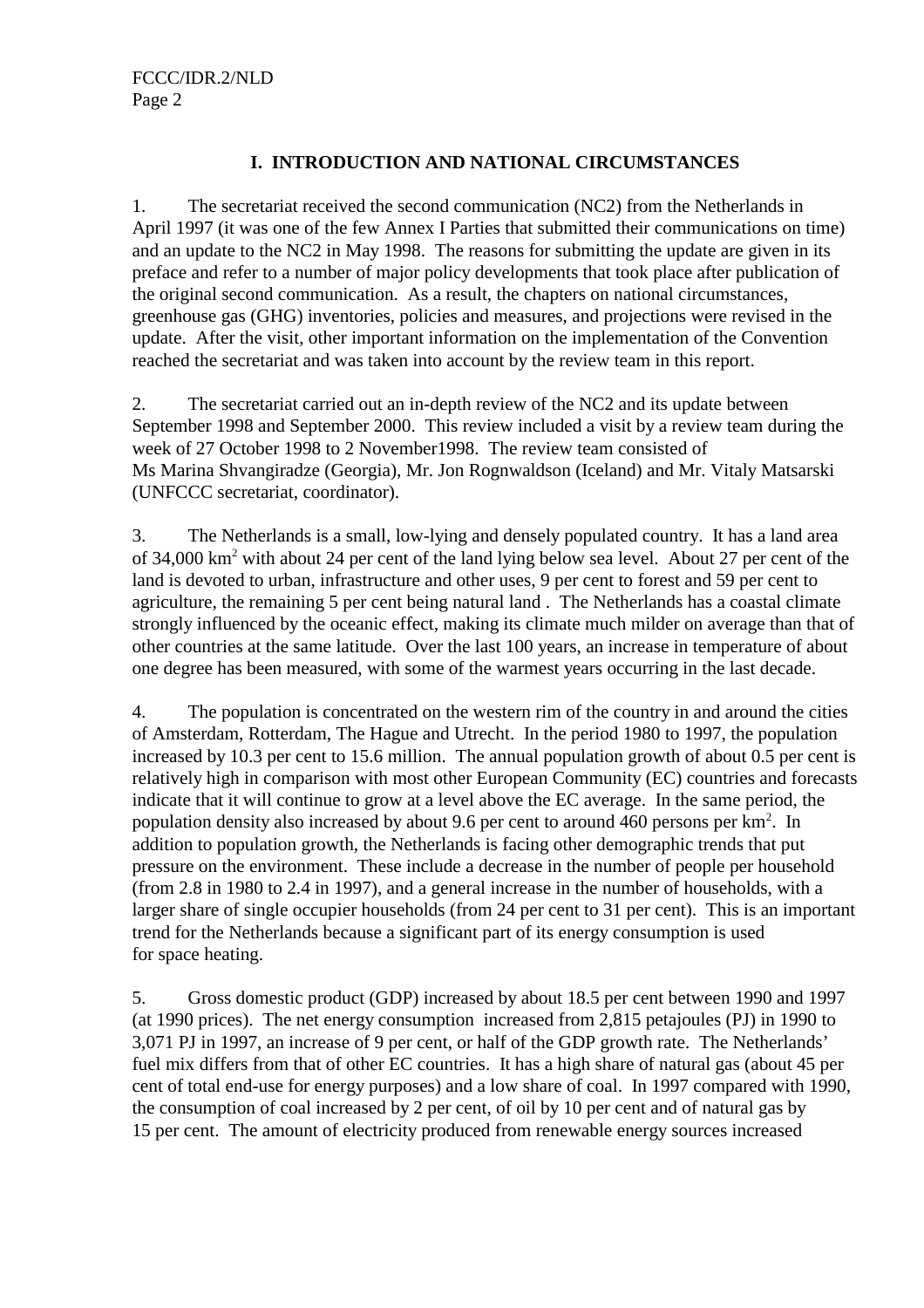threefold in the period 1990-1997 and accounted for about 4 per cent of the total in 1997. Electricity production rose by 8 per cent during the same period, yet the Netherlands remains a net importer of electricity. According to government officials, the efficiency of conventional gas-fired power plants improved from 40 to 46 per cent between 1985 and 1996. The newest gas-fired power plants have an efficiency of 55 per cent. The efficiency of coal-fired plants also increased over the same period from 38 to 41 per cent. The increased use of cogeneration affects energy consumption trends in industry and agriculture as well as fuel consumption in the public power generation sector.

6. Transportation is an important element of the Netherlands' economy (over 7 per cent of GDP in 1997), the number of vehicle-kilometres having increased by 24 per cent between 1990 and 1997. The port of Rotterdam is a major distribution centre for northwest Europe and the Rotterdam area also contains some of the largest oil refineries in the world. Schiphol airport (near Amsterdam) provides transit services and is a major gateway to Europe. In addition, the Netherlands has a well developed infrastructure for transport, including public transport. Agriculture, especially dairy farming and horticulture, is an important sector of the Netherlands economy. Due to a decrease in the number of beef cattle, sheep and goats, whilst the pig population remained constant, the overall number of livestock decreased by over 6 per cent. However, the animal population remained significant at over 6 million.

7. Comprehensive environmental policies is accomplished through the National Environmental Policy Plans (NEPP); NEPP 3 was published in February 1998. The preparation of such plans involves all ministries with climate change responsibilities and accountability. Other key documents used to help evaluate climate change policy and develop national communications included: the Third White Paper on Energy Policy, the Second Memorandum on Climate Change, the National Environmental Outlook 1995-2020 and the annual Environment Programme.

8. The Netherlands comprises 12 provinces and over 625 municipalities (responsible for granting licences and permits). The national government is responsible for legislation and policies. The Government is made up of 15 ministries, with the Minister for the Environment, Housing and Spatial Planning (VROM) responsible for coordination of environmental policy. Other ministries such as economic affairs, agriculture, transport and public works contribute to the integration of environmental policies and endorse the NEPP in their areas of responsibility.

9. The Netherlands has set a range of targets for reducing GHG emissions, the objective being to reduce carbon dioxide  $(CO_2)$  emissions by 3 per cent, methane  $(CH_4)$  by 10 per cent, nitrogen oxides  $(NO_x)$  by 55 per cent, and non-methane volatile organic compounds  $(NMVOC)$ by 60 per cent in 2000 relative to 1990, while stabilizing nitrous oxide  $(N_2O)$  emissions. According to the EC burden-sharing agreement related to the commitments under the Kyoto Protocol, the Netherlands is expected to reduce its aggregate GHG emissions by 6 per cent in the first commitment period.

10. Climate change policy is developed through a comprehensive consensus-building approach involving all relevant federal departments and agencies, stakeholders, industry and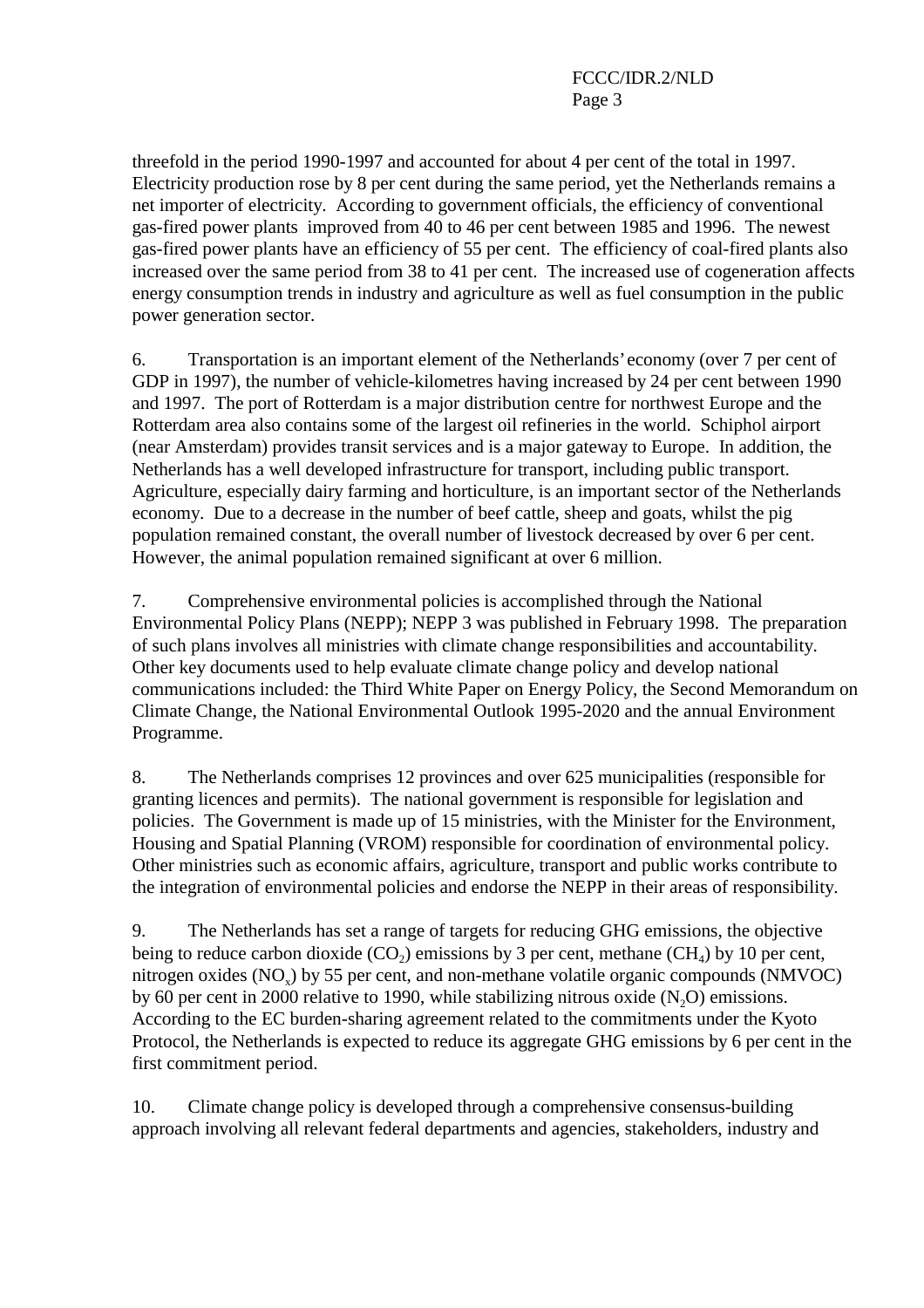industry associations, and non-governmental agencies. It is guided by the Environmental Policy Act. Because of its tradition of consensus building, the moderate size of the country and the number of stakeholders, it is possible to implement measures such as voluntary agreements with industry, without necessarily applying a regulatory framework. This cooperative approach works alongside strong legal and economic measures.

11. The Netherlands has a history dating back to the early 1980s, of studying and collecting data on climate change in general and greenhouse gas emissions in particular. Today, climate change continues to have a high political priority. This is shown by the country's role in areas such as burden sharing and energy tax legislation and its renewed commitment to new policy and measures to reduce greenhouse gas emissions.

### **II. INVENTORIES OF ANTHROPOGENIC EMISSIONS AND REMOVALS**

12. The reporting of GHG inventories in the NC2 improved compared to the NC1. The NC2 covered all major greenhouse gases and precursors, including  $CO<sub>2</sub>$ ,  $CH<sub>4</sub>$ , N<sub>2</sub>O, NO<sub>x</sub>, carbon monoxide (CO), NMVOCs, sulphur dioxide  $(SO<sub>2</sub>)$ , and halocarbons such as hydrofluorocarbons (HFCs), perfluorocarbons (PFCs), sulphur hexafluoride  $(SF<sub>6</sub>)$  and fluoroiodocarbons (FICs)

13. Scientific research on emission estimates is organized and funded through the National Research Programme, the NWO Global Change Priority Programme and the Centre for Climate Research. Emissions of HFCs, PFCs and  $SF<sub>6</sub>$  were calculated using consumption data.  $CO<sub>2</sub>$  emissions from anthropogenic sources were calculated using global warming potential (GWP) values for a time-horizon of 100 years.

14. Inventories were reported for the territory of the Netherlands, including a 12-mile zone from the coastline but excluding overseas territories. Emissions from offshore oil and gas production on the Netherlands' part of the continental shelf were included. Emissions from inland waters were also part of the national figures. Natural emissions were reported but not included in the national totals.  $CO<sub>2</sub>$  emissions from international aviation and sea transport were reported under bunker emissions and not included in the national totals as required by the UNFCCC guidelines. In general, Netherlands experts considered their national GHG inventory to be of high quality and believed that the existing procedures for collecting inventory data constituted a good basis on which a future national system, required by the Kyoto Protocol, could be built. The review team shared this opinion.

15. In September 1995, the Netherlands adopted the Intergovernmental Panel on Climate Change (IPCC) Guidelines for National Greenhouse Gas Inventories to calculate and report greenhouse gas emissions for all policy purposes. The inventory tables and graphs below are based on the publication *Greenhouse gas emissions in the Netherlands 1990-1996: updated methodology*, submitted to the secretariat in early 1998. This publication also served as a basis for discussions during the in-depth review. Inventory data contained in this publication differ from those submitted earlier because of recalculation for all reported years due to the changes in methodologies. These changes were described in the 1997 publication *Method for the*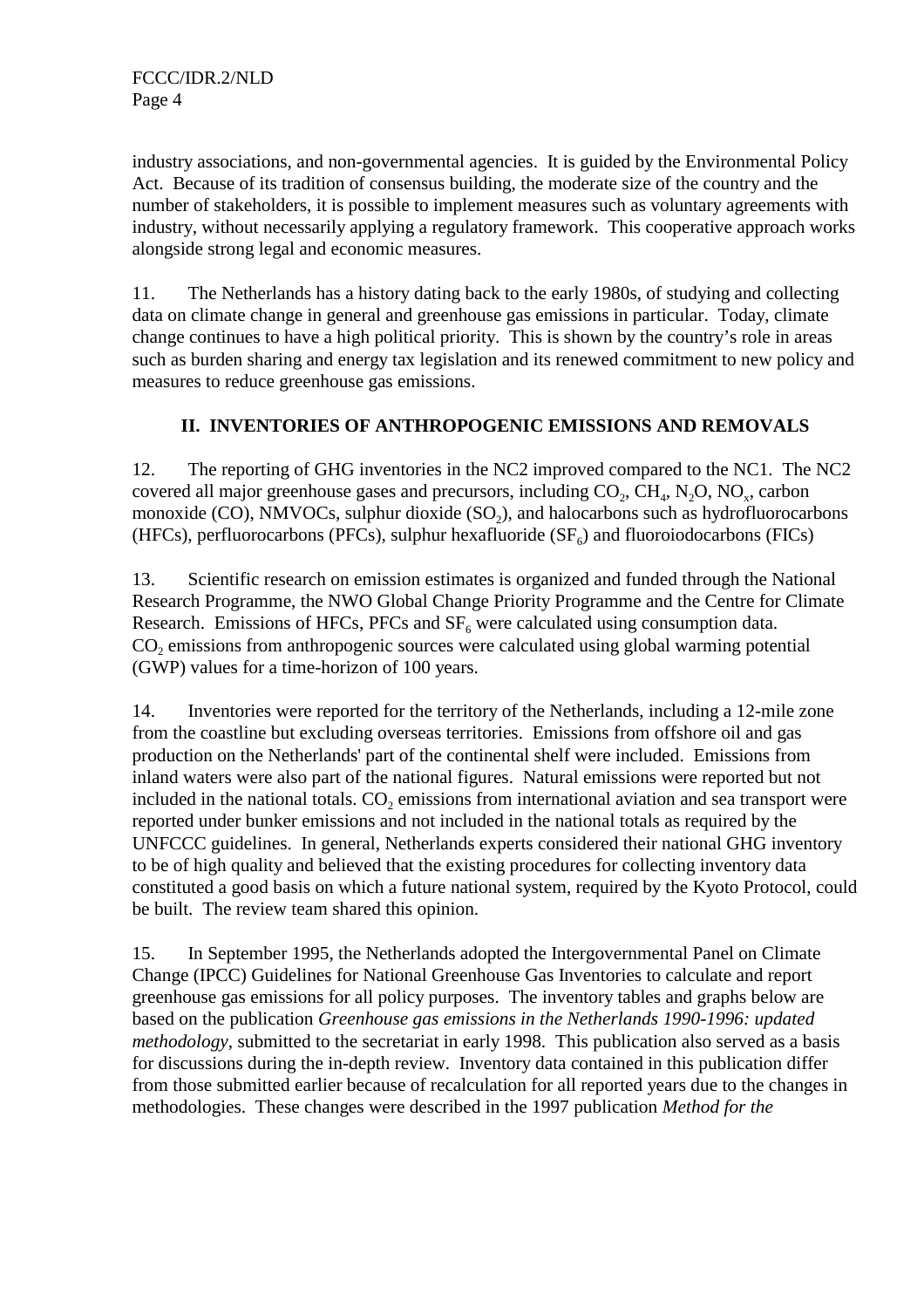*calculation of GHG emissions*. They mainly relate to the improved values for both activity data and emission factors.

16. Inventory data presented in this report are drawn from the most recent submission to the secretariat and cover 1990 to 1998. As a result of recalculations,  $CO<sub>2</sub>$  emissions in the 1990-1998 time-series appear to be about 4 per cent lower than in previous submissions. This is explained by the higher carbon storage in petrochemical products such as plastics. Recalculated  $CH<sub>4</sub>$  emissions were found to be about 15 per cent higher and emissions of N<sub>2</sub>O about 25 per cent higher than reported earlier. The former increase was explained by better knowledge of emissions from landfills, whereas the latter was attributed to the results of new measurements in the chemical industry (in particular, for production of nitric acid, caprolactam and acrylonitrile).

17. The Netherlands used temperature-corrected figures for estimates of CO<sub>2</sub> emissions for internal purposes. Temperature-corrected values based on heating degree days were included together with actual data. This was done in an open and transparent way. However, in the following discussion only non-corrected figures are used.

18. Aggregate GHG emissions in the Netherlands in CO<sub>2</sub> equivalent were about 8 per cent higher in 1998 than in 1990. The shares of individual gases (using the 100-year GWP) in 1998 were about 77 per cent for  $CO_2$  (74 per cent in 1990), 9 per cent for  $CH_4$  (12 per cent in 1990), 9 per cent for  $N_2O$  (9 per cent in 1990), and 4 per cent for the other gases. In the period from 1990 to 1998, GHG emissions in the Netherlands in  $CO<sub>2</sub>$  equivalent increased for all major GHGs but methane (decrease of around 17 per cent). There was no clear pattern of emissions by sector, with some sectoral emissions changing significantly from year to year, e.g. small combustion.

19. Inventory data contained the following quantitative estimates of the uncertainties related to the GHG emissions. For  $CO_2$ : 2 per cent, for CH<sub>4</sub>: 25 per cent, for N<sub>2</sub>O: 35 per cent, for  $NO<sub>x</sub>$  and NMVOCs: 25 per cent, for HFCs and  $SF<sub>6</sub>$ : 50 per cent, and for PFCs: 100 per cent.

#### **A. Carbon dioxide**

20. The most important anthropogenic source of  $CO<sub>2</sub>$  was the combustion of fossil fuels, which constituted 98 per cent of the Netherlands total  $CO<sub>2</sub>$  emissions. Contributions to the total CO<sub>2</sub> emissions from fuel combustion in 1998 were as follows (numbers in parentheses are for 1990): energy and transformation sector about 32 per cent (32 per cent), industry about 24 per cent (26 per cent), transport about 19 per cent (18 per cent) and small combustion, which includes residential, commercial and agricultural activities, about 20 per cent (22 per cent). The remaining 5 per cent (2 per cent) was attributed to biomass burned for energy, and statistical differences.

21. Information on  $CO_2$  emissions by sector is provided in table 1, and trends in  $CO_2$ emissions for 1990-1998 are presented in figure I. In the Netherlands,  $CO<sub>2</sub>$  emissions increased constantly from the economic crisis of 1982-1983 until 1996. It can be observed that total  $CO<sub>2</sub>$  emissions rose to about 185,000 Gg in 1996 compared with 161,400 Gg in 1990, an increase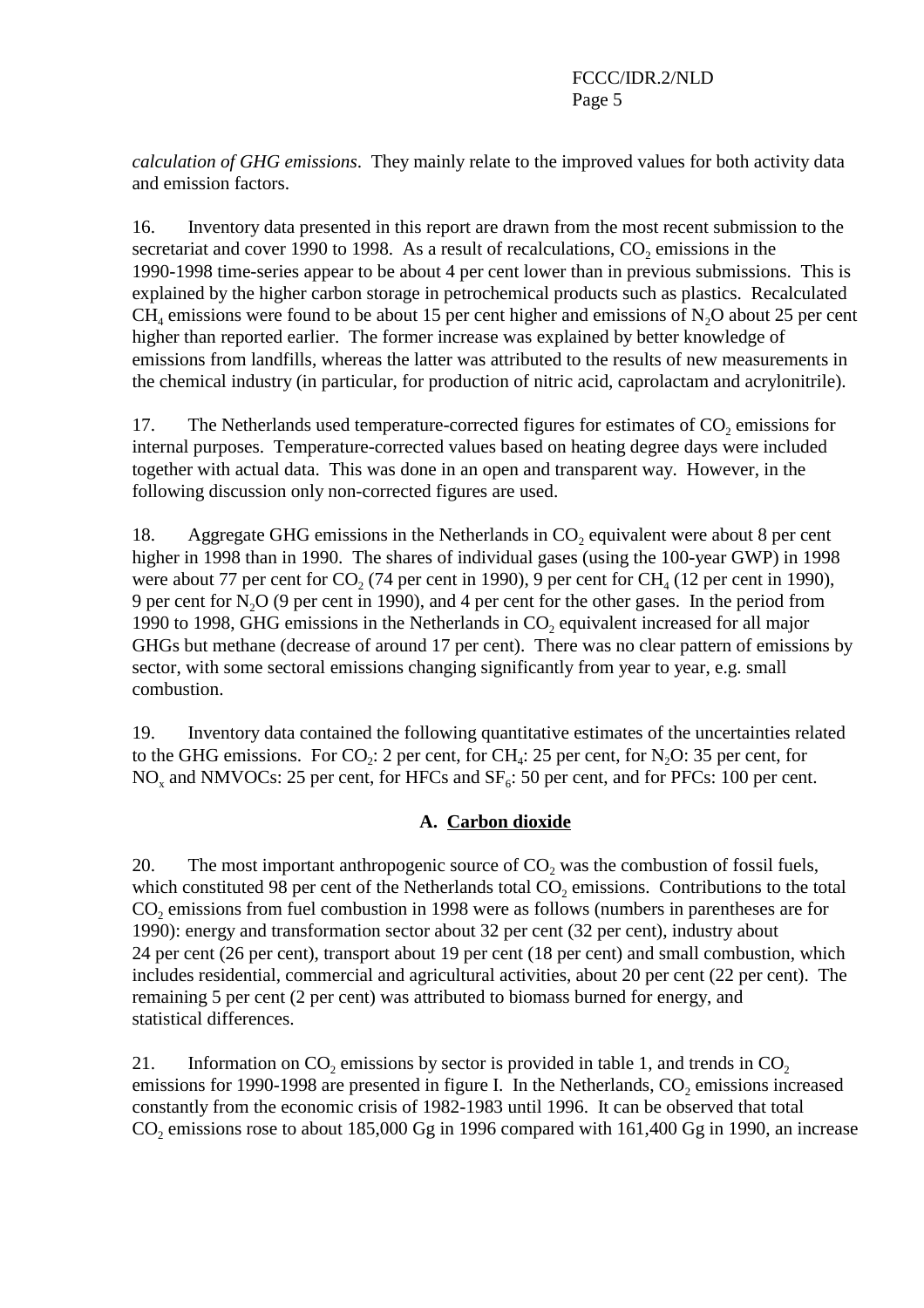FCCC/IDR.2/NLD Page 6

of 14.6 per cent. In 1997-1998 they fell slightly, to 181,400 Gg in 1998, representing about 112 per cent of the 1990 level. The most important sectors affecting the emissions trend were the energy and transformation sector (32 per cent), the industrial sector (24 per cent), the small combustion sector (20 per cent) and transport (19 per cent). The most recent submission did not estimate emissions from waste for 1990 to 1994.

|                           | 1990           | 1991                     | 1992    | 1993    | 1994    | 1995    | 1996    | 1997    | 1998    |
|---------------------------|----------------|--------------------------|---------|---------|---------|---------|---------|---------|---------|
| Energy and transformation | 52 550         | 52 190                   | 54 140  | 53 800  | 55 980  | 56 050  | 57 040  | 56 120  | 58 480  |
| Transport                 | 28 5 60        | 28 550                   | 29 830  | 30 460  | 30 800  | 32 030  | 33 820  | 34 350  | 34 720  |
| Small combustion          | 35 360         | 40 380                   | 37 330  | 40 060  | 38 460  | 38 930  | 45 200  | 36 670  | 36 120  |
| Industry                  | 41 440         | 42 660                   | 42 510  | 39 9 20 | 40 950  | 43 430  | 41 990  | 44 540  | 43 810  |
| Industrial processes      | 900            | 1500                     | 1 300   | 1 200   | 1 400   | 1600    | 1800    | 1 700   | 500     |
| Waste                     | $\blacksquare$ | $\overline{\phantom{a}}$ |         |         | ۰.      | 1 600   | 1 900   | 2 500   | 2 3 0 0 |
| Total                     | 161 360        | 166 910                  | 165 210 | 167 450 | 168 340 | 177 130 | 184790  | 183 230 | 181 370 |
| International bunkers     | 40 100         | 41 300                   | 42 400  | 44 300  | 42 800  | 44 200  | 45 500  | 48 500  | 49 300  |
| Removals by sinks         | $-1500$        | $-1600$                  | $-1600$ | $-1600$ | $-1700$ | $-1700$ | $-1700$ | $-1700$ | $-1700$ |

**Table 1. Carbon dioxide emissions by source, 1990-1998 (Gg)**

|  |  |  | Figure I. Carbon dioxide emissions by major source, percentage change relative to 1990 |  |  |
|--|--|--|----------------------------------------------------------------------------------------|--|--|
|  |  |  |                                                                                        |  |  |



22. Estimates of the total  $CO<sub>2</sub>$  emissions were based on the figure for national energy consumption, equal to the bottom-up total of all energy use by sectors (total energy demand), plus the so-called statistical difference (defined as energy consumption not registered within any sector). The fuel corresponding to statistical differences was assumed to be entirely converted to  $CO<sub>2</sub>$ . The team was informed that the statistical difference between supply and demand is usually smaller than 2 per cent.  $CO<sub>2</sub>$  emissions from energy use were calculated using a top-down method and included all combustion and process emissions from energy carriers. Aggregate emission factors were used for coal, oil and gas.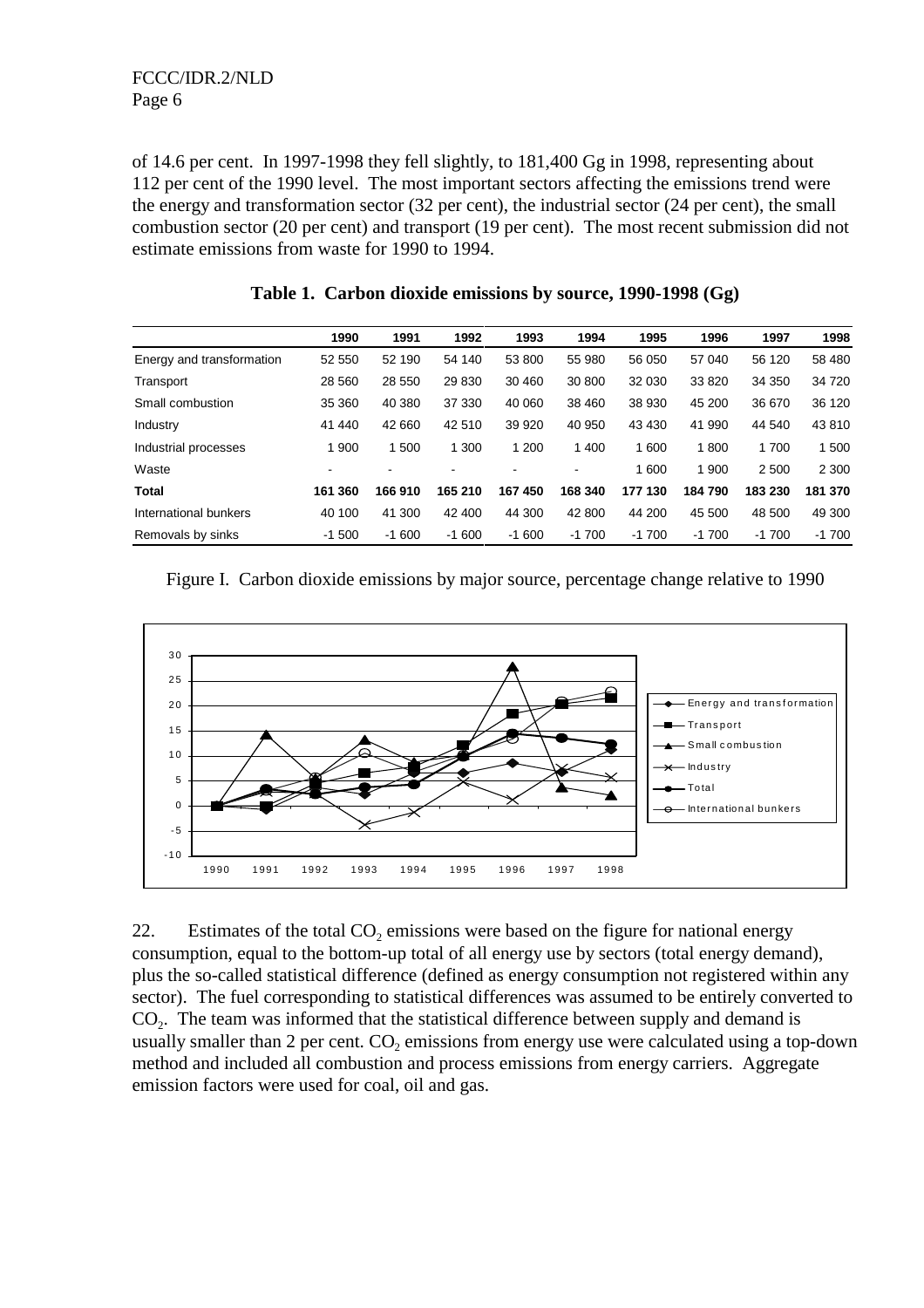23. The team noted that emissions from the Netherlands' bunkers were relatively high compared with other national total carbon dioxide emissions and other European countries. The team was informed that this is due to the Rotterdam port, the world's largest marine bunker location, and Schiphol airport, Europe's largest aviation bunker location. Total emissions from international bunkers increased in the period 1990-1998 by almost 23 per cent, with emissions from aviation bunker fuels increasing by about 50 per cent.

24. The team was informed that, on average, due to the maturing of forests trees in the Netherlands were getting older and the afforested area was constantly increasing. In addition to that, fellings have been reduced in recent years and the net volume increment of biomass has increased from 16 million to 18 million cubic metres. The combination of these factors resulted in an increase in the sink capacity from about  $1,500$  Gg CO<sub>2</sub> in 1990 to about 1,700 Gg in 1998.

#### **B. Methane**

25. Total emissions of  $CH<sub>4</sub>$ , as shown in table 2 and figure II, decreased by more than 17 per cent in the period 1990 to 1998. The main sources were waste, including landfills and waste water treatment installations, livestock and fuel production and processing. The most significant reductions were in emissions from waste (21 per cent in 1998 relative to 1990) and from the agricultural sector (14 per cent). Emissions from fuel combustion practically returned to the 1990 level after a significant increase in 1996 and fugitive fuel emissions decreased in the period 1990-1998 by around 16 per cent.

|                           | 1990    | 1991  | 1992    | 1993    | 1994  | 1995    | 1996    | 1997  | 1998 |
|---------------------------|---------|-------|---------|---------|-------|---------|---------|-------|------|
| Energy and transformation | 3       | 3     | 4       | 3       | 4     | 5       | 6       | 3     | 4    |
| Industry                  | 4       | 4     | 5       | 3       | 3     | 3       | 2       | 2     | 2    |
| Transport                 | 8       | 7     | 7       | 6       | 6     | 6       | 6       | 5     | 5    |
| Small combustion          | 20      | 22    | 21      | 21      | 21    | 21      | 24      | 20    | 20   |
| Fugitive fuel             | 179     | 188   | 163     | 158     | 169   | 174     | 178     | 159   | 150  |
| Industrial processes      | 3       | 4     | 4       | 5       | 5     | 5       | 6       | 3     | 3    |
| Agriculture               | 505     | 517   | 505     | 497     | 483   | 476     | 465     | 446   | 435  |
| Waste                     | 568     | 562   | 546     | 528     | 510   | 481     | 478     | 465   | 446  |
| Total                     | 1 2 9 0 | 1 307 | 1 2 5 5 | 1 2 2 1 | 1 201 | 1 1 7 1 | 1 1 6 5 | 1 103 | 065  |

**Table 2. Methane emissions by source, 1990-1998 (Gg)**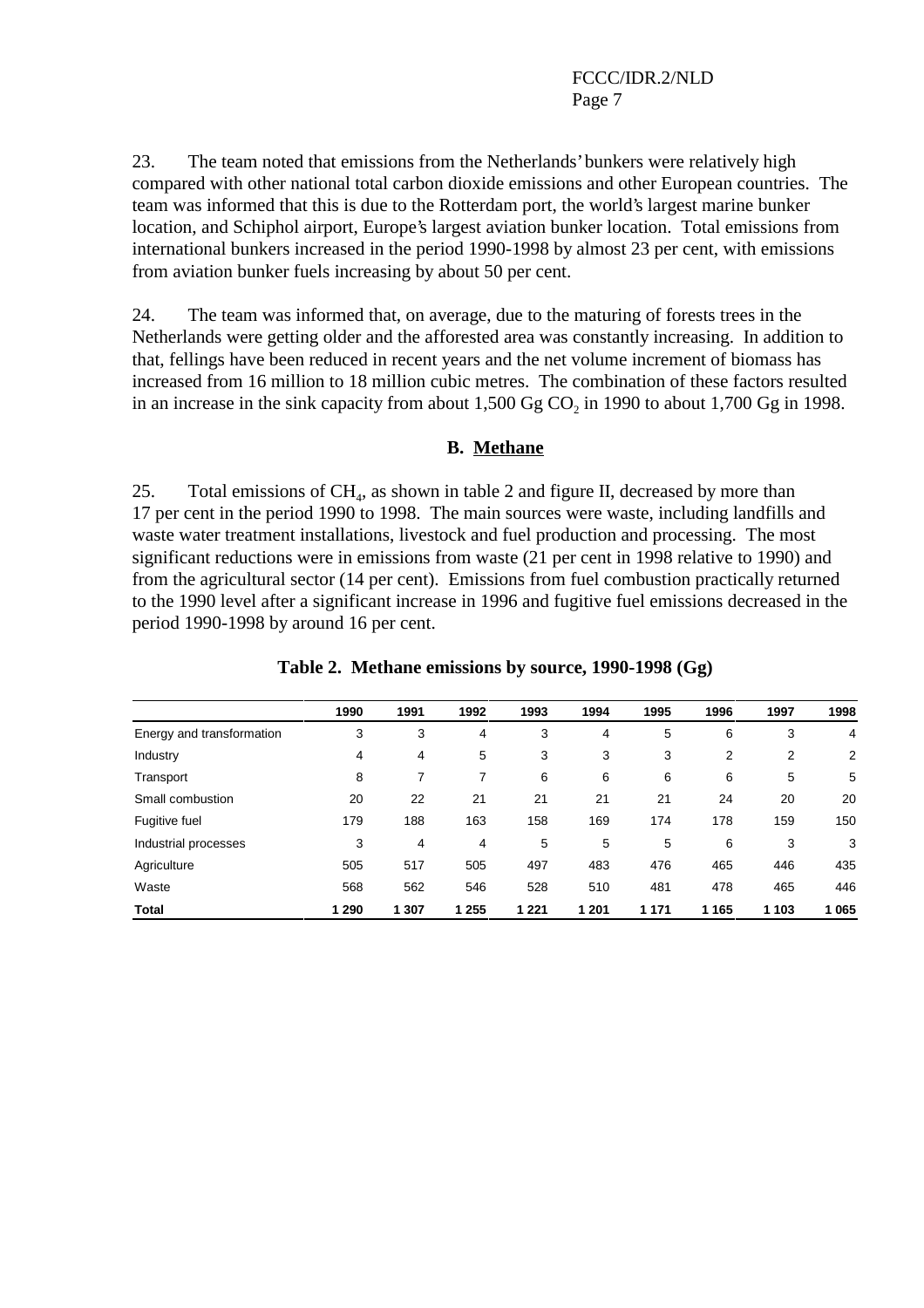

Figure II. Methane emissions by major source, percentage change relative to 1990

#### **C. Nitrous oxide**

26. Table 3 and figure III show that total  $N<sub>2</sub>O$  emissions increased by about 9 per cent in the period 1990 to 1998. Emissions from transport in 1998 were slightly lower than in 1990, declining steadily after reaching a peak of a 12 per cent increase in 1995 relative to 1990. Emissions from agriculture increased by about 24 per cent in 1996 to fall to 17 per cent in 1998. The team noted that, although livestock numbers were decreasing as was the application of chemical fertilizer, the 1991 environmental legislation prescribing 100 per cent direct incorporation of manure in the soil by 1995 was a major factor contributing to a significant increase in agriculture  $N<sub>2</sub>O$  emissions in 1990-1996. The side-effect of ammonia reduction policies has currently reached its maximum, which probably explains the decrease in agriculture emissions in 1997-1998 as a result of the decreasing number of livestock, as prescribed by the Common Agricultural Policy of the EC.

|                                 | 1990 | 1991 | 1992 | 1993 | 1994 | 1995 | 1996 | 1997 | 1998 |
|---------------------------------|------|------|------|------|------|------|------|------|------|
| Transport                       | 6.6  | 6.2  | 7.2  | 7.2  | 7.2  | 7.4  | 7.1  | 6.9  | 6.5  |
| Industrial processes            | 31.5 | 32.3 | 30.4 | 30.0 | 31.6 | 31.6 | 31.7 | 35.0 | 33.8 |
| Agriculture                     | 22.2 | 22.9 | 26.2 | 26.2 | 26.4 | 27.6 | 27.5 | 25.9 | 25.9 |
| Waste management                | 0.5  | 0.5  | 0.5  | 0.5  | 0.5  | 0.6  | 0.6  | 0.6  | 0.6  |
| Solvent and other product use   | 0.5  | 0.5  | 0.5  | 0.5  | 0.5  | 0.5  | 0.5  | 0.4  | 0.4  |
| Other (polluted surface waters) | 3.8  | 3.8  | 3.8  | 3.8  | 3.8  | 3.8  | 3.8  | 3.8  | 3.8  |
| Total                           | 65.1 | 66.2 | 68.6 | 68.2 | 70.0 | 71.5 | 71.2 | 72.6 | 71.0 |

**Table 3. Nitrous oxide emissions by source, 1990-1998 (Gg)**

27. The team noted that in addition to the standard reporting categories of the IPCC, two other non-negligible anthropogenic sources of N<sub>2</sub>O were identified by the Netherlands experts. They were waste water or sewage treatment plants and polluted surface water. The team noted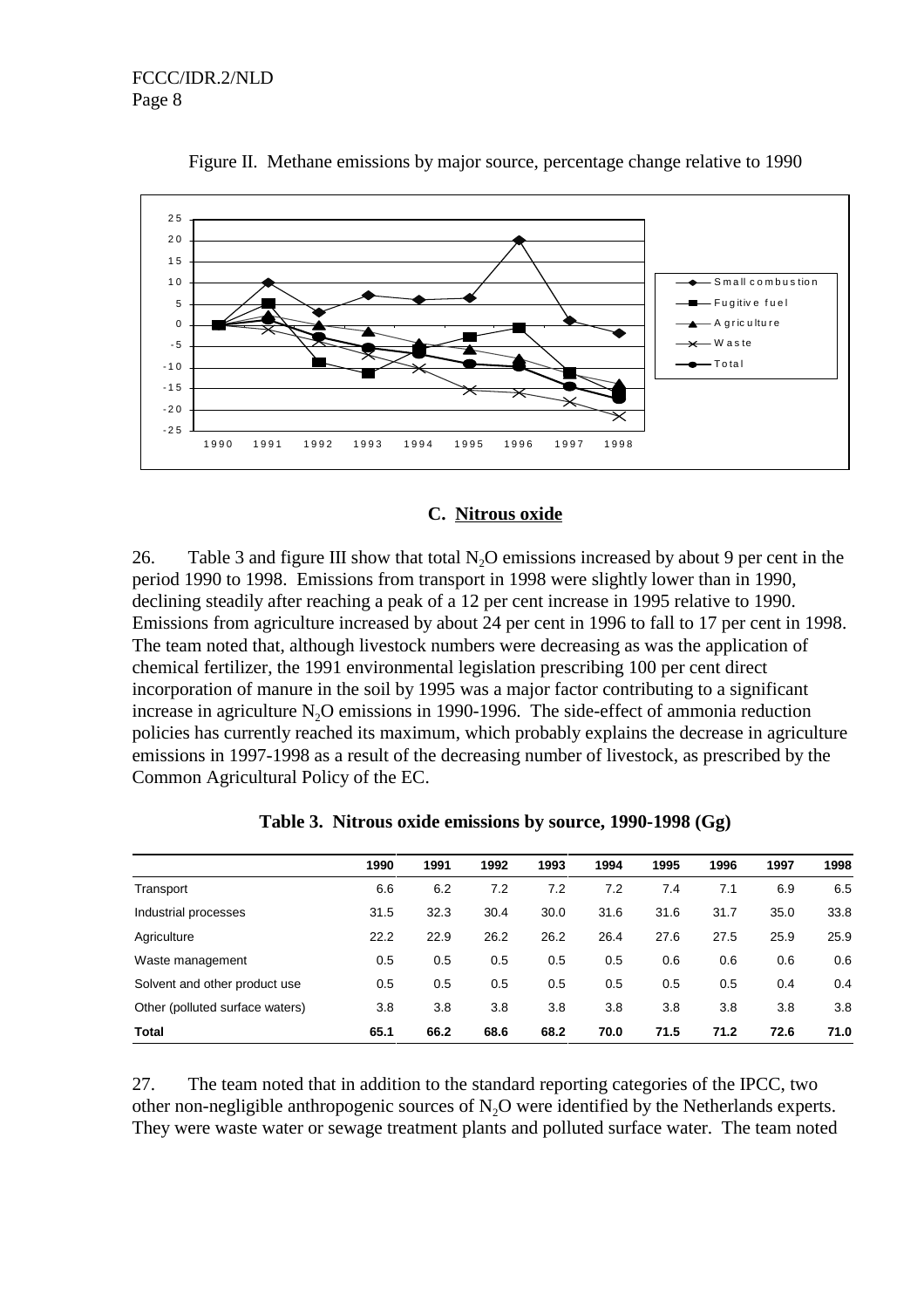#### FCCC/IDR.2/NLD Page 9

that emissions from agricultural-waste burning and industrial combustion of wood and wood waste for energy purposes were currently not accounted for.



Figure III. Nitrous oxide emissions by major source, percentage change relative to 1990

#### **D. New gases**

28. The most recent inventory submission provided detailed estimates of HFC, PFC and  $SF<sub>6</sub>$ emissions based on actual emissions of the first two (with a breakdown by species) and potential emissions of the last-mentioned (see table 4). Compared with 1990, the total emissions of these gases on a  $CO_2$ -equivalent basis increased in 1997 by 28 per cent, falling then to about 15 per cent in 1998. This recent decrease is attributed to reduced emissions of HFCs (53 per cent above 1990 in 1997 compared with 30 per cent in 1998). The share of new gases in the total GHG emissions was about 5 per cent and is expected to grow. Data on consumption of HFCs and PFCs are reported to the VROM and emission estimates are calculated from these data. For  $SF<sub>6</sub>$ it was assumed that annual emissions are equal to annual consumption, and emission data for years subsequent to 1990 are obtained on the basis of the consumption trends in 1990. Officials indicated that the uncertainties of these estimates were about 50 per cent for HFCs and  $SF<sub>6</sub>$  and about 100 per cent for PFCs.

|  |  |  |  |  | Table 4. Emissions of HFCs, PFCs and $SF_6$ , 1990-1998 (million tonnes of $CO_2$ equiv.) |  |  |
|--|--|--|--|--|-------------------------------------------------------------------------------------------|--|--|
|--|--|--|--|--|-------------------------------------------------------------------------------------------|--|--|

|                 | 1990 | 1991 | 1992 | 1993 | 1994          | 1995 | 1996 | 1997 | 1998 |
|-----------------|------|------|------|------|---------------|------|------|------|------|
| <b>HFC</b>      | 5.1  | 4.9  | 4.6  | 5.1  | 6.4           | 6.7  | 7.5  | 7.9  | 6.7  |
| <b>PFC</b>      | 2.5  | 2.4  | 2.2  | 2.2  | $2.2^{\circ}$ | 2.1  | 2.1  | 2.2  | 2.2  |
| SF <sub>6</sub> | 1.4  | 1.4  | 1.4  | 1.4  | 1.5           | 1.5  | 1.5  | 1.5  | 1.5  |
| Total           | 9.0  | 8.7  | 8.2  | 8.7  | 10.1          | 10.3 | 11.1 | 11.6 | 10.4 |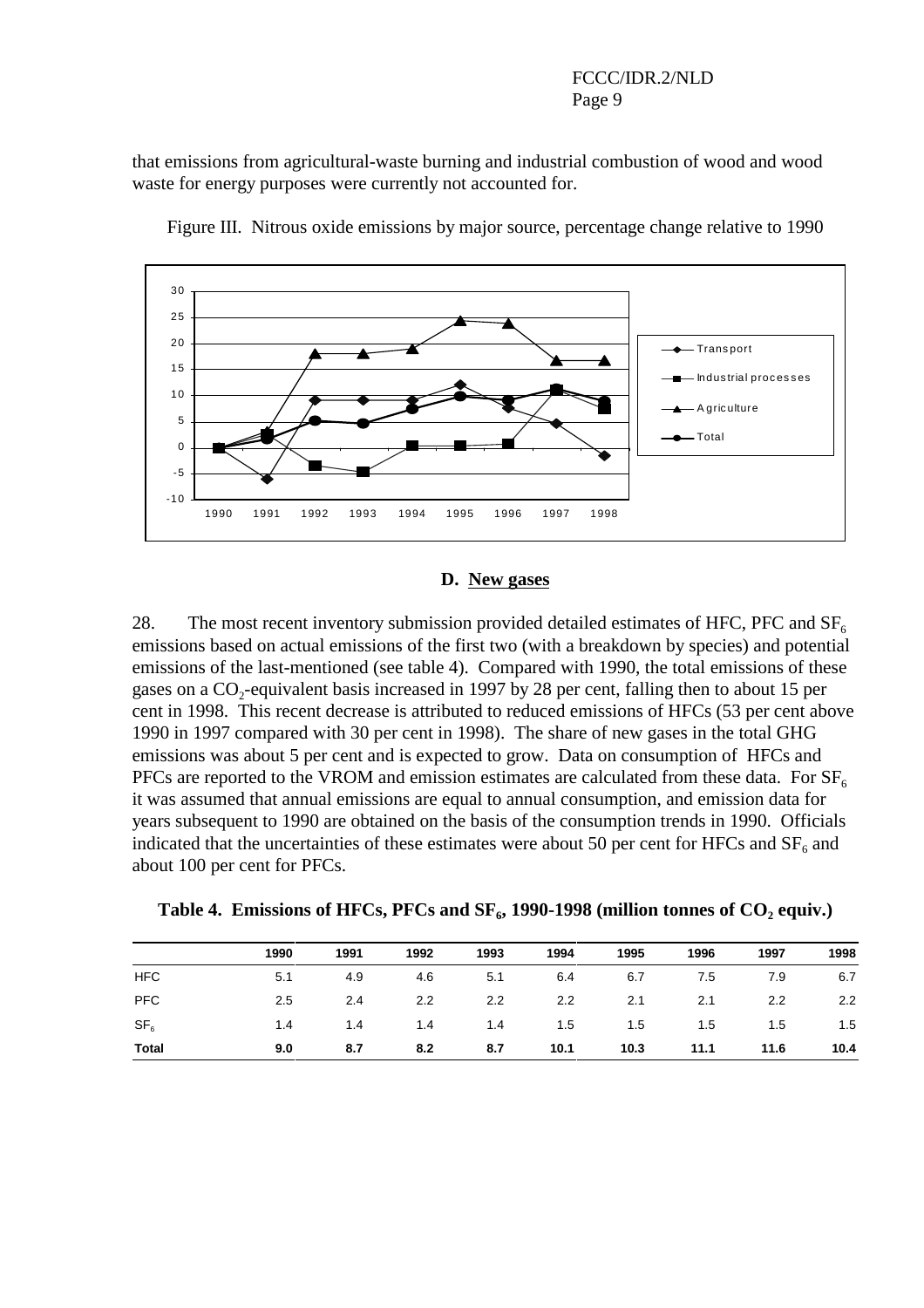#### **III. POLICIES AND MEASURES**

29. The Netherlands climate change policy covers emissions and removals of all major greenhouse gases. The national communications and the update outline several policies and measures currently in place as well as new measures. The policies range from standards and regulations to financial and fiscal incentives, long-term voluntary agreements (LTAs), education, and research and development. Policies tend to follow the interaction between different measures affecting the same sectors, in particular the use of energy taxes, voluntary agreements, subsidy schemes and information programmes targeting  $CO<sub>2</sub>$  emissions from main sectors. The sectors most relevant to the Netherlands climate change policy include energy, transport, agriculture and waste. Part of the national planning process includes a periodic update of policies and measures on the basis of monitoring and evaluation procedures. Intermediary organizations play an important role in the execution of supporting programmes such as LTAs. Organizations such as NOVEM act as intermediaries between the Government and target groups. Their role often includes monitoring of the progress made in specific policy areas.

30. Energy efficiency and conservation are at the heart of the Netherlands policy and measures. This is accomplished through LTAs and legislation such as the energy tax. LTAs are signed by the sectoral associations, individual firms and the Minister of Economic Affairs and are defined by energy efficiency targets. Companies involved in LTAs are required to report annually on energy efficiency and emission reductions. The data are submitted to NOVEM as operating agent and then quantified into an energy efficient index for the sector.

31. The update to the second national communication highlighted new funding and measures geared to helping meet its emission reduction targets. The new funds included f. 750 million towards climate change policies, a further  $f. 250$  million for the  $CO<sub>2</sub>$  Reduction Plan and f. 500 million for measures such as activities implemented jointly (AIJ), a reduction plan for non-CO<sub>2</sub> greenhouse gases, domestic afforestation, energy-saving policies, emission reduction in the transportation sector and renewable energy.

32. In preparation for the third session of the Conference of Parties, the Government sent an information letter to the parliament indicating that it would be difficult to meet the objective of a 10 per cent reduction in  $CO<sub>2</sub>$ ,  $CH<sub>4</sub>$  and N<sub>2</sub>O emissions in 2010. The letter also stated that additional policies would be required to meet the target of a 3 per cent reduction in emissions of  $CO<sub>2</sub>$  by the year 2000. The letter mentioned a gap of 35 to 37 million tonnes between the results of emission reductions under current policy and the national target. As a result of the negotiation of an EC burden-sharing agreement, the Netherlands is now considering additional measures which would allow it to fulfil its commitments under the Kyoto Protocol.

33. The discussions during the in-depth review focused on policies and measures related to particular GHGs rather than individual sectors of the economy since the majority of measures targeting a particular greenhouse gas usually cover more than one sector. The structure of this section thus follows the discussions during the review.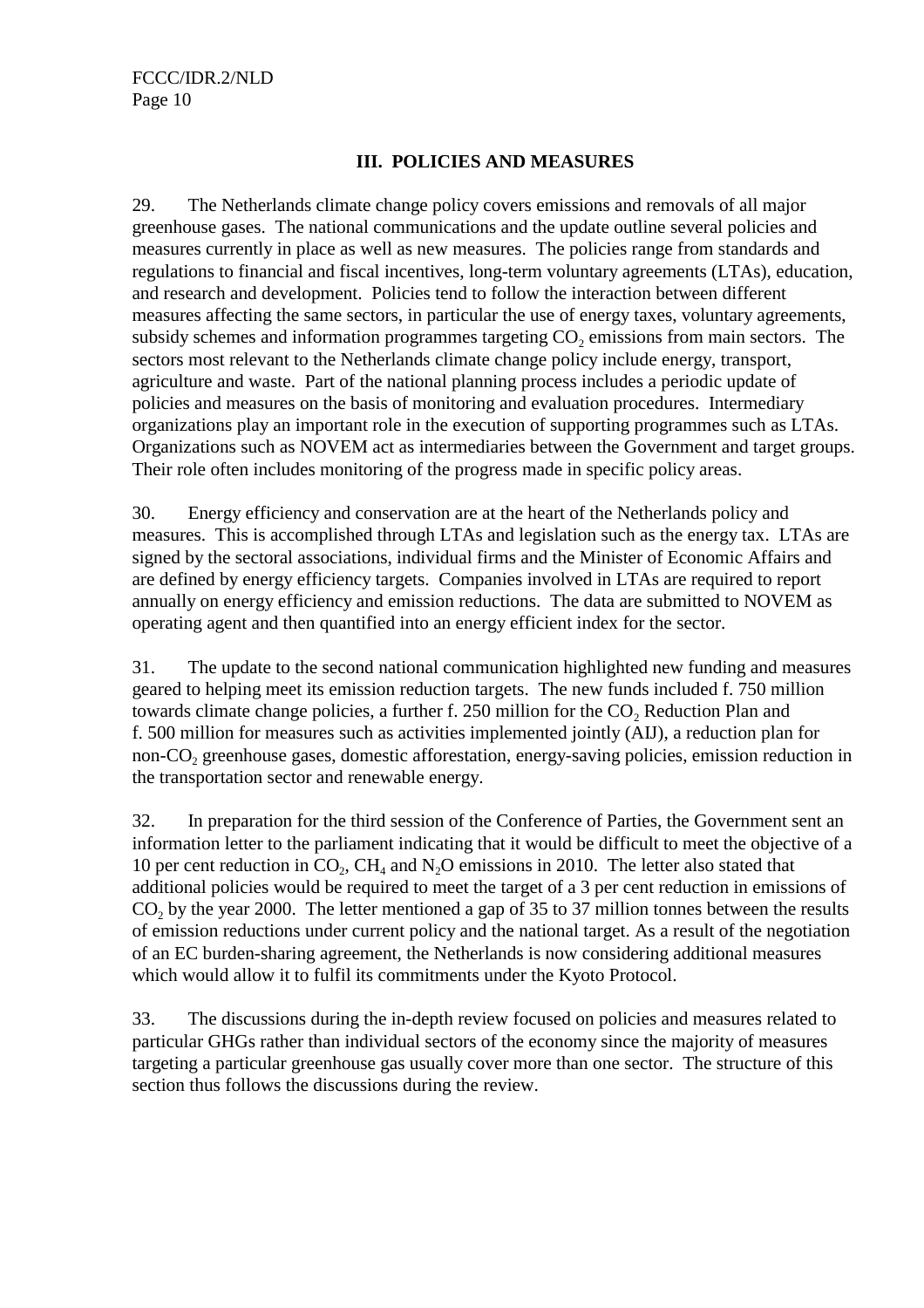### **A. Energy and transformation**

34. The main changes in the energy sector are expected to come from the liberalization of the electricity market and later the gas market. The Electricity Act adopted in 1998 envisaged full liberalization of power generation in 1999. The largest electricity consumers were to be able to freely choose their suppliers starting in 1999. The second group of large consumers will be able to do the same as of 2002, and households and small businesses will follow in 2007. The Netherlands electricity market will be open to competition in imports and exports. The Electricity Distribution Act, which is already in force, requires distribution companies to ensure environmentally sound energy consumption by themselves and their customers. The new Electricity Act imposes a similar obligation on producers, self-generators and suppliers of electricity to customers that are free to choose their suppliers.

35. In quantitative terms, the new Electricity Act envisaged that in 1999 liberalization would affect the 650 largest consumers of electricity, accounting for about 33 per cent of the electricity market. After 2002, an additional 55,000 customers accounting for a further 29 per cent of the electricity market will follow, while after 2007 more than 6 million small consumers accounting for the remaining 38 per cent of the energy market will be affected by the liberalization.

36. Similar developments are expected with the liberalization of the gas market. At the time of the visit it was not yet clear when the future Gas Act would come into force. However, the team was informed that the largest consumers already have a free choice of gas suppliers. There were about 150 such consumers using more than 10 million cubic metres per year, which amounts to about 46 per cent of the energy market. It is envisaged that an additional 55,000 smaller consumers (with a consumption of more than 170,000 cubic metres per year) will be affected by the liberalization after 2002 and more than 6 million small, mainly household, consumers covering the remaining 38 per cent of the gas market will follow suit after 2007.

37. The team was informed that, in addition to the liberalization of the electricity and gas markets, the Government is considering privatization of the production and distribution companies. Taken together, the liberalization and privatization would almost certainly lead to increased competition and as a consequence to lower energy prices, hence consumption could increase and lead to a rise in GHG emissions. For this reason, the Government is considering an increase in energy taxes to discourage energy consumption.

38. The Third White Paper on Energy Policy, published in 1996, reflected the need for sustainable development in an environment of increasing market liberalization and internationalization. It aimed at improving energy efficiency by 33 per cent over 25 years and increasing the share of renewables in total primary energy supply to 10 per cent by 2020. The 1998 Energy Conservation White Paper reviewed the opportunities for further energy conservation. New options include international benchmarking in energy-intensive industries, second generation long-term agreements for 2000 to 2010 and increased attention to energy conservation in the granting of environmental permits and decrees.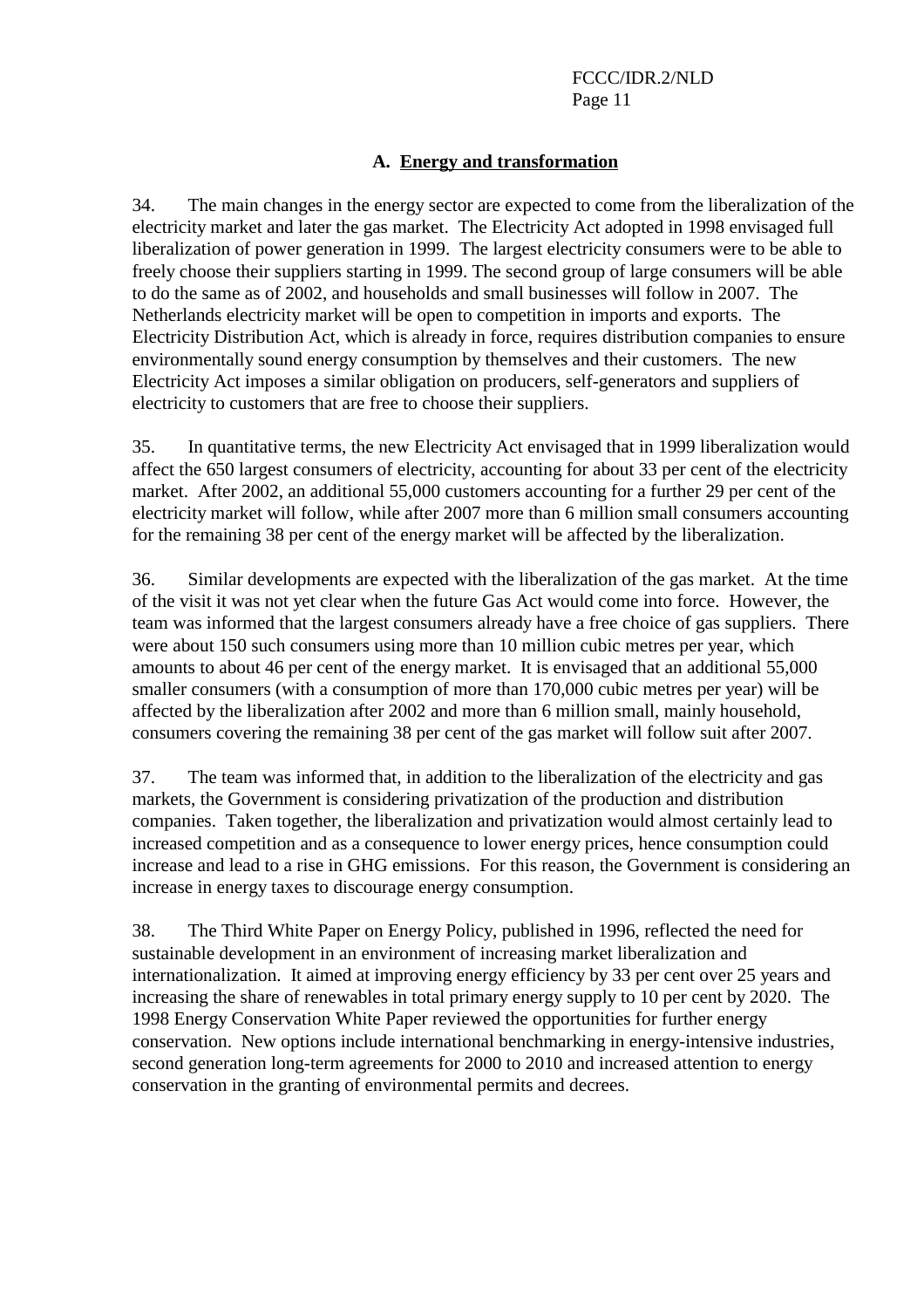39. For electricity generation the objective is an increase in energy efficiency from 40 to 43 per cent in the period 1990 to 2000. This is expected to be accomplished by installing more efficient new plants and by expanding central heating cogenerated in electricity plants. In addition, the Netherlands plans to perform a fuel switch to 10 per cent wood in two coal-fired power plants by 2000. The terms of reference for investment in coal capacity have not changed, with coal being accorded a one-third share of total installed capacity in the public generation sector subject to a maximum of 6,000 MW energy. Nuclear energy is scheduled to be phased out over the coming years and the emphasis placed on developing green processes such as combined heat and power (CHP).

40. According to the Third White Paper on Energy Policy, installed CHP capacity should amount to 8,000 MW in 2000 with further growth anticipated in the future. It is envisaged to implement all new gas capacity for power generation in the form of CHP. In addition to existing application of this technology in large businesses, buildings and the major heat distribution grid, CHP is being adapted to suit the needs of smaller consumers at the level of individual homes or their clusters. Additional measures are being considered to ensure that CHP could still compete in situations of overcapacity, when other producers could reduce their prices compared to CHP-generated electricity. In this situation capacity costs could be charged over and above a basic price.

41. The Government envisages that the share of renewable energy in total energy supply will reach about 3 per cent in 2010 compared to less than 1.5 per cent in 1998. It was stressed that this target does not include possible additional measures. If additional measures are introduced to meet the Kyoto Protocol commitments, the share of renewable energy could reach 5 per cent in 2010, the target being 10 per cent in 2020. It was estimated that achieving the 5 per cent target would reduce  $CO<sub>2</sub>$  emissions by about 4 million tonnes.

42. To reduce emissions in the residential sector, the Netherlands introduced energy performance standards (improved insulation standards) in new residential and non-residential buildings. As well, a plan of action on optimal energy infrastructure was developed to enhance energy efficient construction in built-up areas, industry and horticulture.

43. The team was also informed of measures to help reduce  $CO<sub>2</sub>$  emissions from existing buildings. These measures include: voluntary agreements with intermediate organizations for renting in the social sector, subsidies and information campaigns to stimulate the further insulation of homes. As for measures discussed with the team for energy savings in existing buildings, they consist mainly of voluntary agreements to improve energy efficiency, and subsidies and information campaigns to stimulate the purchase of more efficient air conditioners and appliances.

### **B. Industry**

44. Industry accounted for one third of total greenhouse gas emissions in 1997 and industrial emissions have remained almost constant since 1990 at 73 million tonnes  $CO<sub>2</sub>$  equivalent. Existing measures are expected to limit but not halt the growth of emissions to 2010.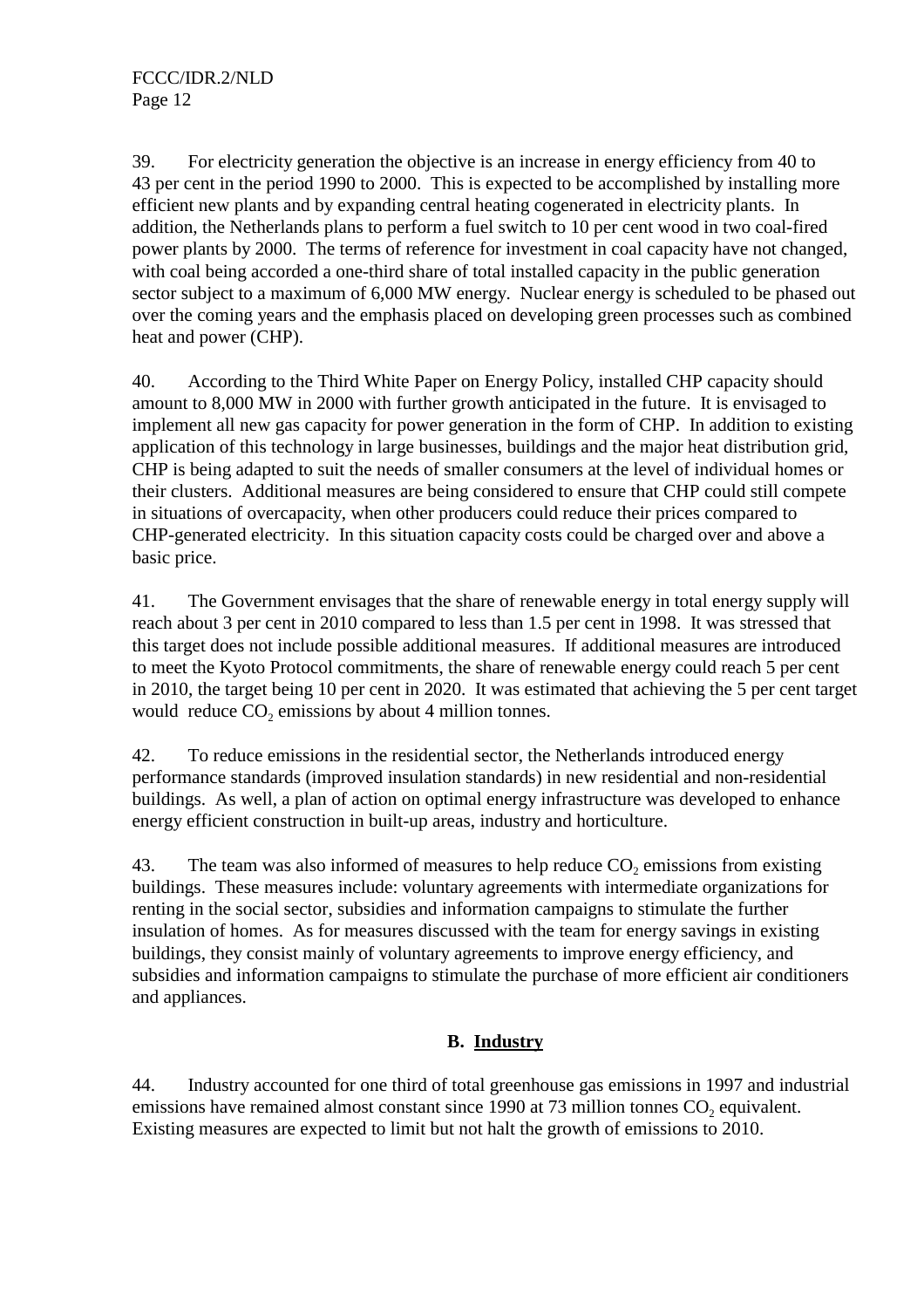45. The long-term agreement approach emerged primarily in response to new ideas about cooperative environmental management during the 1990s. LTAs are agreed between the Minister for Economic Affairs and the branch association representing firms in the sector. Since the Second Memorandum on Energy Conservation in 1993, LTAs have been the main instrument for energy conservation in the industrial sector. As of October 1998, 30 LTAs covering around 90 per cent of total industrial energy consumption had been completed, together with 12 LTAs in other sectors, involving over 130 firms in total. On average, the LTAs aim at an energy efficiency improvement of 20 per cent in 2000 compared with the level in 1989. The agreements typically concern the use of fossil fuels and external electricity, but not feedstock energy requirements. Targets are usually set at branch level and there is no formal burdensharing among the firms in the sector. The agreements are supported by additional policies including subsidies aimed at research and development and pilot projects, tax breaks for investment in energy efficiency and information services. When a LTA is signed, a firm is then committed to prepare an energy conservation plan, which includes its individual strategy to reduce energy use. The firm's results must be reported annually to its branch association. Weak sanctions, such as warnings and ultimately expulsion from the LTA, can be imposed on firms or sectors in cases of non-compliance. Recent studies of pulp and paper manufacturing and the glass industry have shown that LTAs have stimulated firms to develop a more structured and systematic way of dealing with energy conservation, although there is no evidence that they have stimulated the development of new energy efficiency technologies. In 1997, the average energy efficiency improvement covered by 29 LTAs in the industrial sector amounted to 14.5 per cent compared with 1989. Based on straight line extrapolation, on average, the energy efficiency targets set out in the LTAs are likely to be reached. Studies have shown that about a third of the energy savings made by industry can be attributable to the effect of the LTAs. Total government costs for the preparation and implementation of the industrial energy conservation policy are estimated at f. 1,301 million in the period 1989 to 1999.

46. In addition to the LTAs, the Second Memorandum on Energy Conservation also gives priority to the light manufacturing strategy, designed to achieve energy savings by small enterprises unsuitable for LTAs and technology programmes intended to encourage new technology development. The overall package should result in an energy efficiency improvement of about 19 per cent in 2000, compared with 1989. Despite the success of the LTAs in improving energy efficiency, there has been a higher volume of industrial growth than anticipated and hence  $CO<sub>2</sub>$  emissions have continued to increase.

47. The 1999 Climate Policy Implementation Plan announced several new measures for the industrial sector including the participation of large, more energy-intensive companies in international benchmarking through which they should bring their standards up to the best in the world. Beginning in 2000, less energy-intensive companies will be asked to take all energy conservation measures that have an internal rate of return of at least 15 per cent. Those companies not participating in either of these schemes will have energy efficiency requirements in their environmental permits. Extra funds are being made available for energy investment tax credits and for projects in which residual heat is used. Energy savings are expected to reduce the growth in  $CO<sub>2</sub>$  emissions by 2.3 million tonnes in 2010. Agreements with aluminium producers will include simple process modifications to limit PFC emissions, where these have not already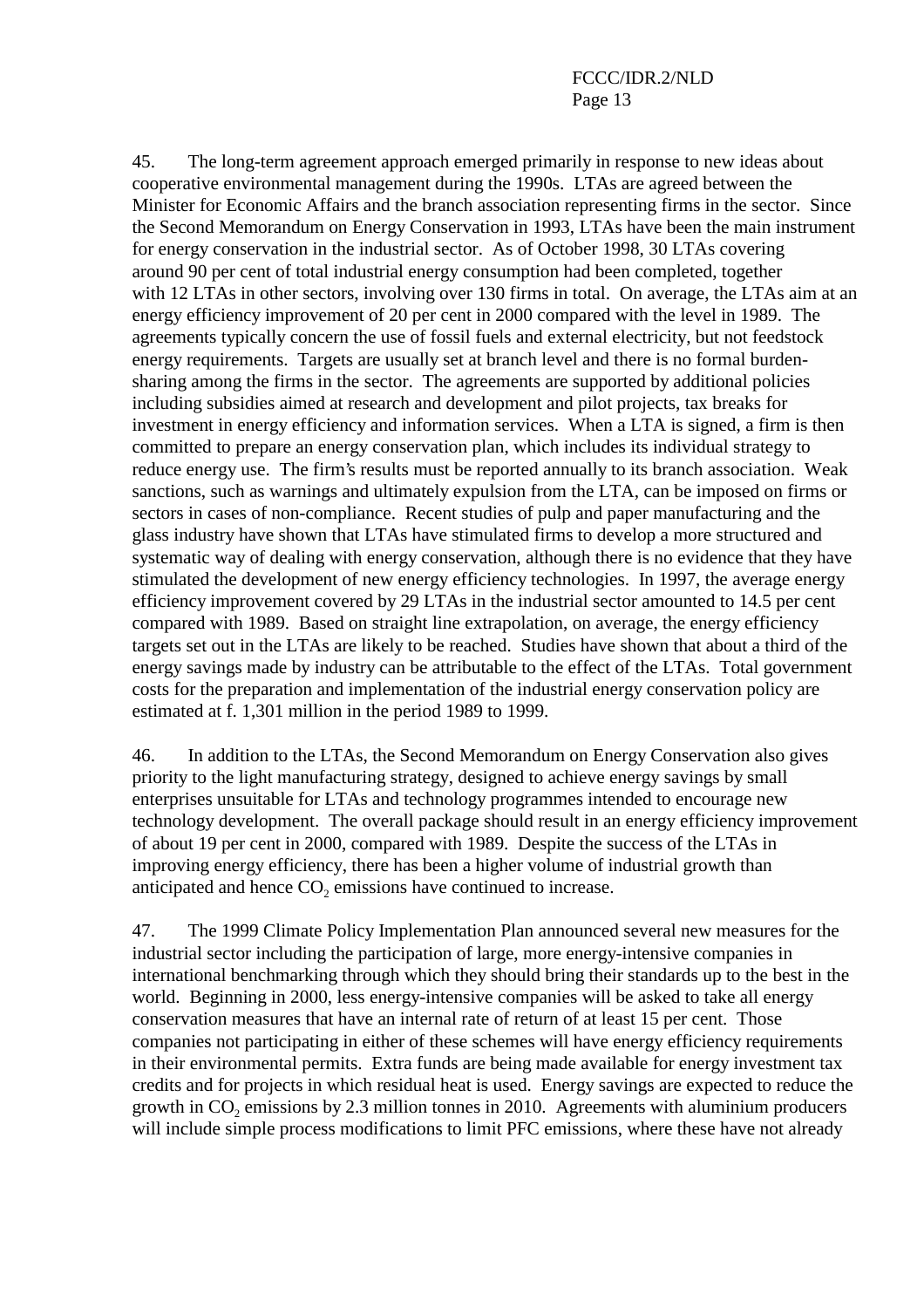FCCC/IDR.2/NLD Page 14

been made, which should result in a saving of  $1.2$  million tonnes of  $CO$ , equivalent emissions by 2010. The recent installation of an afterburner at the only Netherlands HCFC plant should have reduced emissions from this source by 90 per cent by the end of 1999 or 2.5 million tonnes in terms of  $CO<sub>2</sub>$  equivalent emissions.

#### **C. Transport**

48. In the transport sector, the Netherlands experts indicated that they considered EC policies relevant in curbing emissions from vehicles. The Netherlands position on technical measures is that this is something that must be negotiated at a global or EC level because structural developments are dependent on the international automobile industry. However, the Netherlands indicated that it is also committed to finding national solutions.

49. Policies outlined in the NC2 and its update to reduce emissions include: intermodal shifts (from air to rail through the expansion of infrastructure), curbing the growth of freight vehicle-kilometres through agreements with companies and stimulating application of a broad range of technologies, an information campaign aimed at reducing the number of vehicle-kilometres through "loading together - working together", enforcing a reduced speed limit (80 km/h) for trucks, stricter enforcement of speed limits for cars, and an information campaign aimed at encouraging the consumer to purchase fuel-efficient automobiles.

50. Other policies and measures to reduce  $CO<sub>2</sub>$  emissions that were discussed with the team included: subsidies for research and development, subsidies to develop quieter, cleaner and more efficient means of transport in urban areas, research and development, pilot projects, fiscal schemes and agreements with industry to introduce econometers, on-board computers and cruise control in automobiles, and the improvement of public transport in and around cities. The team was informed of potential future initiatives including: tax incentives in favour of more fuel-efficient cars, increases in fuel prices, creation of a company transport plan, more stringent parking regulations, support for bicycle infrastructure and an energy tax.

51. Up to 1997, existing measures were estimated to have reduced the growth in GHG emissions from transport by about 1.2 million tonnes of CO<sub>2</sub> equivalent. Having risen from 31 million tonnes in 1990 to 36 million tonnes in 1997, GHG emissions from transport were expected to increase to 40 million tonnes in 2010 without additional policies. In response, measures in the 1999 Climate Policy Implementation Plan are supposed to reduce the growth in GHG emissions from transport by 2.7 million to 3.4 million tonnes of  $CO<sub>2</sub>$  equivalent in 2010. Eight out of the nine measures are targeted at reducing  $CO<sub>2</sub>$  through energy savings in road traffic. The other measure is targeted at  $N<sub>2</sub>O$  emissions from catalytic converters on cars. More fuel-efficient cars are to be promoted through international agreements, in particular at the EC level such that new cars in 2008 should emit 25 per cent less CO<sub>2</sub> per kilometre than in 1995. All EC member States are required to introduce fuel consumption labelling for new cars, indicating also  $CO<sub>2</sub>$  emissions. Purchase of fuel-efficient cars will also be encouraged by differentiating the purchase tax by fuel efficiency. Legislation is being drafted that would introduce some form of road pricing in order to reduce traffic jams, which would also limit emissions. Changes in the tax system should be made to discourage the personal use of company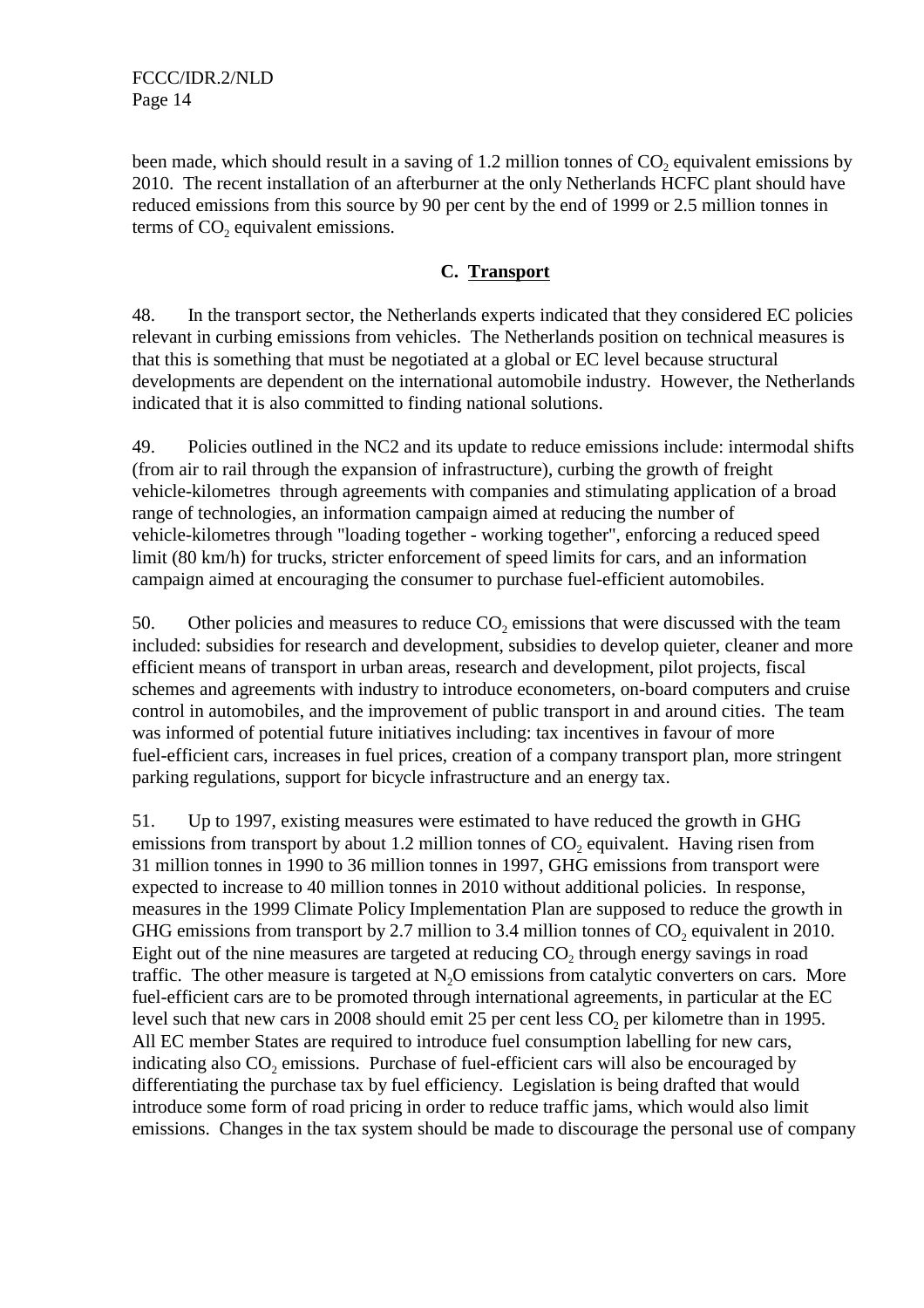FCCC/IDR.2/NLD Page 15

cars. There will also be stricter enforcement of speed limits, tax incentives for the purchase of instruments that monitor fuel consumption whilst driving and public information about correct tyre pressures for cars. Of the climate policy budget, f. 70 million is being used in the transport sector for projects including a stimulation programme for goods transport logistics efficiency. The Netherlands is promoting the adoption of legislation at the EC level by 2006 to curb N<sub>2</sub>O emissions from

catalytic converters.

#### **D. Agriculture**

52. The agricultural sector is responsible for emissions of  $CO<sub>2</sub>$ , mainly from greenhouse horticulture,  $CH<sub>4</sub>$ , primarily from livestock, and  $N<sub>2</sub>O$  from fertilizer application and, in total, accounted for 11 per cent of GHG emissions in 1997. Total emissions fell from 26 million tonnes in 1990 to 28 million tonnes in 1997, but in the absence of policies would be expected to reach  $28$  million tonnes of  $CO$ , equivalent in  $2010$ .

53. Natural gas in used for both heating greenhouses and producing  $CO<sub>2</sub>$  to encourage plant growth. A new environmental covenant covering the period 2000 to 2010 has recently been agreed with the greenhouse horticulture sector. Its objective is to improve energy efficiency by 65 per cent in 2010 compared with the level in 1980. It also encourages the use of renewable energy. Overall, this is expected to reduce the growth in  $CO<sub>2</sub>$  emissions by 2 million tonnes in 2010. This may be achieved through the introduction of energy-saving techniques, improved energy efficiency in new construction, increasing the supply of residual heat and reducing the amount of natural gas used only to produce  $CO<sub>2</sub>$  for fertilization. To support these changes, the Government is making adjustments to the tax system to benefit energy efficiency investment in addition to providing f. 45 million for restructuring of the sector. Re-establishment of a subsidy programme for investments in non-industrial residual heat infrastructure will provide a further f. 75 million. Private initiatives to supply greenhouses with large amounts of  $CO<sub>2</sub>$  generated in industrial processes in preference to using natural gas during the summer are already under way. Officials noted that consideration is being given to a demonstration project for  $CO<sub>2</sub>$  storage facilities which are needed to maximize the efficiency of these initiatives. Recent improvements in the overall efficiency of this sector have been somewhat offset by growth in the size of the sector, so that  $CO<sub>2</sub>$  emissions have only declined slightly.

54. Changes in the agricultural sector, to a large extent attributable to changes in the EC Common Agricultural Policy, are resulting in falling livestock numbers and hence lower  $CH<sub>4</sub>$  emissions, although the NC2 notes that emissions per animal are on the increase. Legislation which prescribed the direct incorporation of manure into the soil had the effect of increasing sectoral N<sub>2</sub>O emissions by 20 per cent from 1990 to 1995, but now decreases are anticipated as EC legislation on limiting nitrogenous fertilizer use takes effect.

#### **E. Waste**

55. Limited information was provided during the review on activities in the waste sector. Waste policy is designed to reduce  $CH<sub>4</sub>$  and  $CO<sub>2</sub>$  emissions through the reduction of waste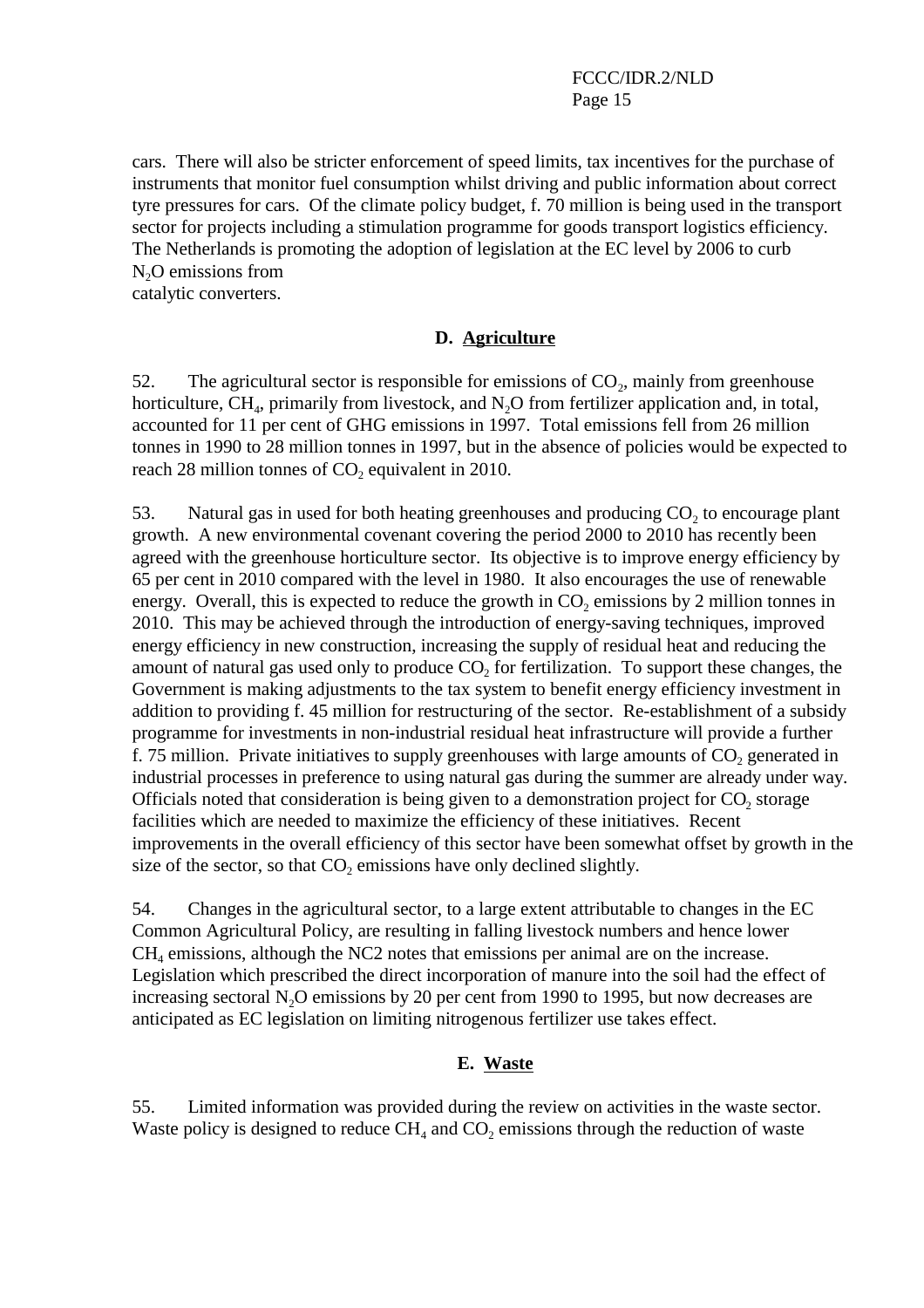production and through changing the means of waste treatment. As a result of the 1993 Decree on Waste Disposal at Landfills, the volume of waste being landfilled is declining due to waste minimization activities, the encouragement of recycling and increased incineration. The waste programme aims to use 5.1 million tonnes of waste for energy purposes by the year 2000. A 1994 regulation on the processing of gases at landfills required that newly designed landfills should have equipment either to utilize recovered  $CH_4$  or to flare it. By 1995 65 Gg of  $CH_4$  was recovered, compared to 26 Gg in 1990, which exceeded the target level set for 2000.

### **F. Forestry**

56. Based on existing forest expansion policies, under the Regional Scheme for Green Areas, only 0.1 million tonnes of  $CO<sub>2</sub>$  will be sequestered in 2010. The main principle of the scheme is to ensure that the number of trees planted annually exceeds the felling rate, so that in 2020 the forest will be 20 to 25 per cent larger, in terms of hectares covered, than in1995. The Netherlands can therefore only increase its future sequestration capacity if the existing objectives to expand the forest by 35,000 hectares in 2010 and 75,000 hectares in 2020 are realized more rapidly. In order to speed up the forest expansion, a system of forest certificates is being introduced equivalent to the estimated  $CO<sub>2</sub>$  sequestered as an added stimulus for land owners to plant forests. It is envisaged that these certificates will be purchased by target groups needing to lower their own  $CO_2$  emissions. Officials noted that forest expansion is not a low-cost climate mitigation measure, but that forests provide other benefits.

### **IV. PROJECTIONS AND THE EFFECTS OF MEASURES**

57. The NC2 contains emission projections for each of the main GHGs,  $CO_2$ ,  $CH_4$ , N<sub>2</sub>O,  $SF_6$ , HFCs and PFCs and also includes projections for the indirect GHGs,  $CO$ ,  $NO<sub>x</sub>$ , NMVOCs and SO<sub>2</sub> over the period 1990 to 2020. Revised projections for these gases over the same period are presented in the update to the NC2 and it is these numbers which are shown in this report. Both the NC2 and the update to the NC2 provide information about the key assumptions underlying the emission projections and additional information was provided in the course of the review. The figures given for 1990 and 1995 are temperature corrected and, were projections to be shown relative to an unadjusted base year, the percentage increase in emissions over time would be greater.

58. Macroeconomic forecasts and broad policy analysis developed between 1995 and 1996 formed the basis of the emission projections. This underlying work was orientated toward examining impacts on energy, land requirements, transport and the natural environment. Three scenarios were elaborated based upon different assumptions and entitled 'divided Europe', 'European coordination' and 'global competition'. It is the third of these which was used in estimating the reference scenario for emission projections. In the 'global competition' scenario, Netherlands GDP growth will be significantly higher at 3.3 per cent annually than in the more pessimistic scenarios. It is characterized by highly dynamic technological development, extensive internationalization and smoothly functioning markets.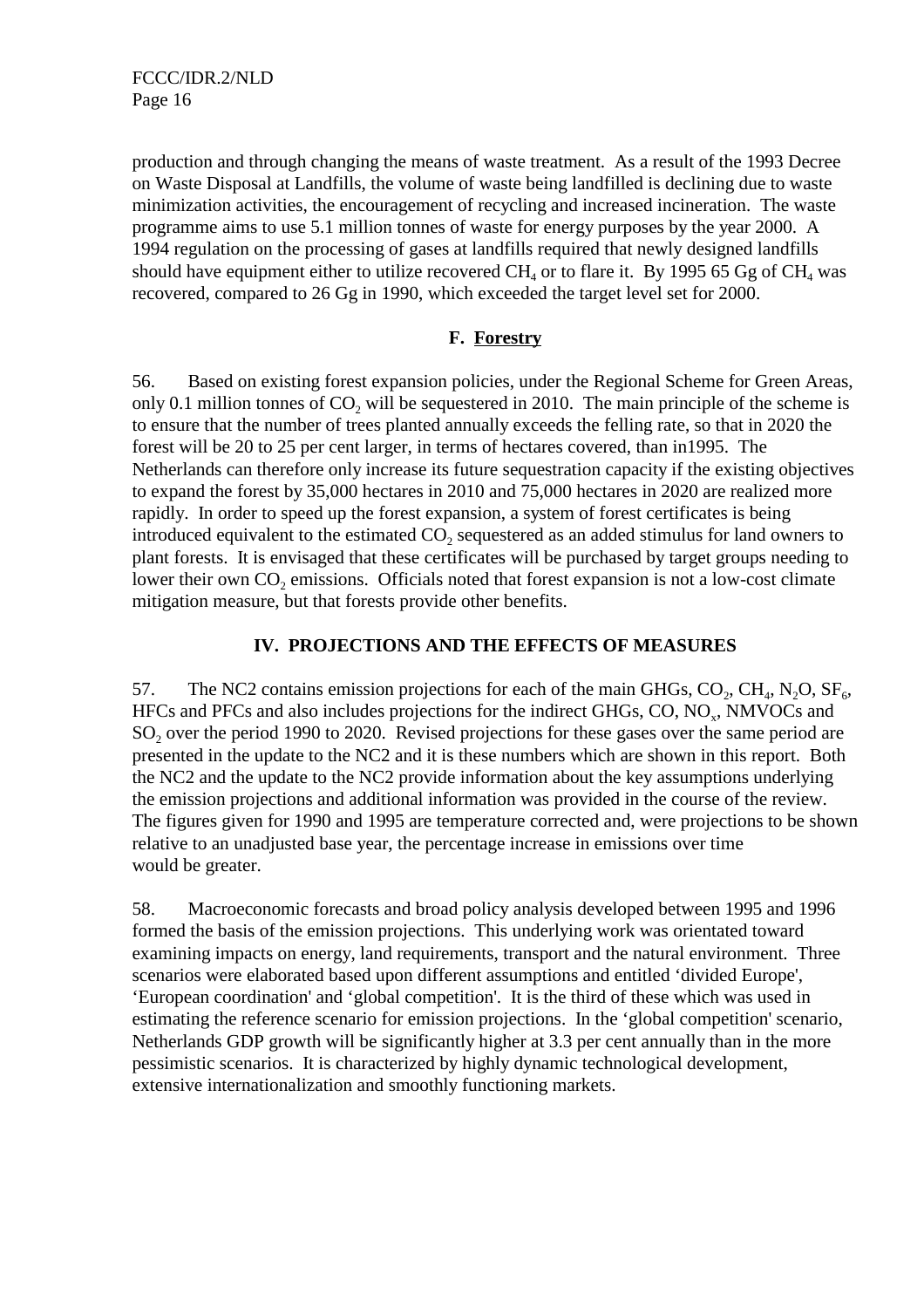59. In the 'global competition' scenario, population growth will level off and the growth in the working population will decline, although labour supply will increase due to increased female participation in the labour market. The level of services as a proportion of total output is expected to increase, but at the same time manufacturing industries are expected to perform better than in the previous 20 years. This should add to the expected fall in the overall energy intensity of the economy, in contrast to previous trends. Changes in the regional distribution of workers will result in more commuter traffic. Energy demand will grow at about 1.4 per cent annually, despite increasing penetration of new, more efficient technology, resulting in an overall increase of 41 per cent between 1995 and 2020 due to economic growth and low energy prices attributable to (a) an increase in supply from countries outside the Organization of the Petroleum Exporting Countries, and (b) Netherlands energy market liberalization. Underlying energy demand growth, the demand for electricity is expected to increase faster than that for fuels as a result of the greater number of households, increased use of electrical appliances and air-conditioning in businesses. Electricity consumption may thus double between 1995 and 2020, although developments in energy prices could also result in cogeneration increasing by a factor of four.

60. Despite the expectation that growth will be lower than historic rates, the number of cars, lorries and kilometres driven will still increase considerably in the 'global competition' scenario. The passenger car fleet will expand by up to 60 per cent by 2020 compared with 1995 and the number of car kilometres by 40 per cent, whilst road haulage kilometres could increase by 160 per cent in this period. This growth will severely exacerbate congestion and thereby further add to increasing fuel usage. Air transport of both passengers and freight is expected to rise faster than GDP growth. The total number of flights could rise from around 300,000 in 1995 to as many as 800,000 in 2020, increasing associated emissions by about 150 per cent.

61. In addition to a reference scenario, based on the 'global competition' scenario, the update to the NC2 presents an 'additional policy' scenario for projections of  $CO<sub>2</sub>$ , CH<sub>4</sub> and N<sub>2</sub>O. Emission projections for  $CO<sub>2</sub>$ , CH<sub>4</sub> and N<sub>2</sub>O were mainly based on top-down econometric analysis by the National Institute for Public Health and the Environment (RIVM). Emission projections were made for the years 2000, 2010 and 2020 such that data for the years 2005 and 2015 were based upon a simple interpolation between adjacent data points. Emission projections for HFCs, PFCs and  $SF_6$  were based on work conducted in 1993 with an outlook to 2015, so the figures for 2020 are based on a further extrapolation.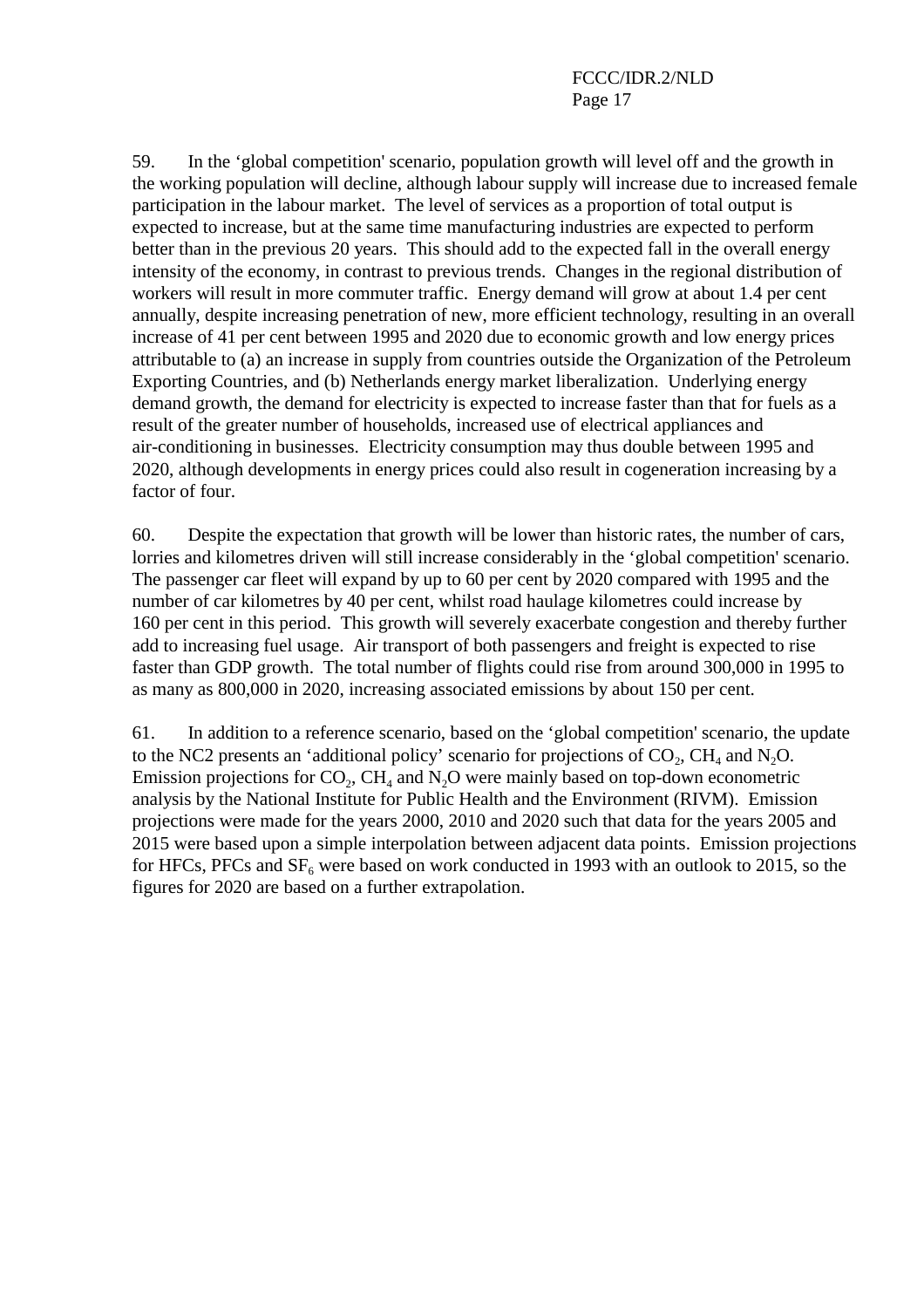

Figure IV. Projections of greenhouse gas emissions, 1990-2020, percentage change from 1990

Figure V. Projections of emissions of new gases, 1990-2020, percentage change from 1990



62. Projections for the three main direct GHG emissions,  $CO_2$ ,  $CH_4$  and N<sub>2</sub>O, based on the reference scenario, are shown in figure IV whilst projections for HFCs, PFCs and  $SF<sub>6</sub>$  are shown in figure V. On an aggregate  $CO<sub>2</sub>$  equivalent basis, these projections for the six gases show increases of 9 per cent by 2000, 16 per cent by 2010 and 28 per cent by 2020, over the 1990 level.

63. Those policies taken into account in constructing the reference scenario include long-term energy agreements resulting in a 20 per cent energy efficiency improvement from 1989 to 2020, especially in industry, the 'Action Plan for Renewable Energy', 'environmental action plans' for energy distribution companies up to 2000 affecting mainly households and small industrial plants, energy efficiency standards, annual tax deductions on energy investments of up to f.145 million, the environmental tax on fuels and the regulatory energy tax, each as outlined in the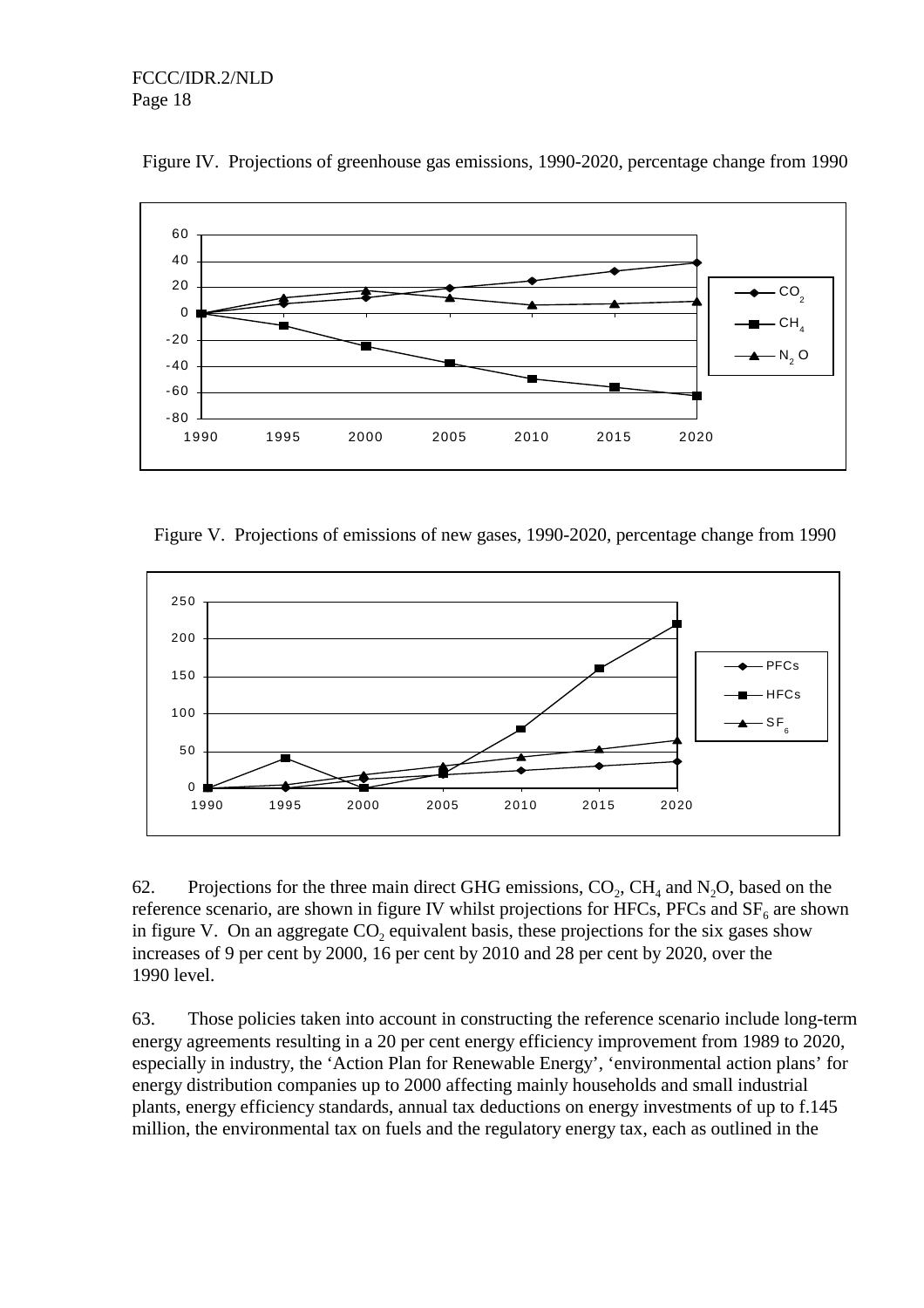NC2. These policies were all decided upon before 1 January 1997, so the reference approach includes only those policies to which the Government was already committed. The 'additional policy' scenario also includes the 'CO<sub>2</sub> Reduction Plan', increased fuel and energy taxes, an increased budget for the energy investment tax deduction of up to f. 200 million annually, exemption from the regulatory energy tax for using 'green electricity', and allowing operators to retain part of the regulatory energy tax paid on electricity produced by waste combustion.

64. It can be seen from figure IV that emissions of  $CO<sub>2</sub>$  are projected to increase by 13 per cent by 2000, 25 per cent by 2010 and 39 per cent by 2020, compared with 1990 levels. If compared to a 1990 base year not corrected for temperature changes, these figures would be 17 per cent, 29 per cent and 43 per cent respectively. The 'additional policy' scenario, compared with a temperature-adjusted 1990 base year, indicates that these policies would have an effect by 2005 and that CO<sub>2</sub> emissions may be 18 per cent higher by 2010 and 32 per cent higher by 2020. The most important factors influencing this difference are an increase in renewable energy and a further shift from coal to natural gas compared with the reference scenario. Underlying the  $CO<sub>2</sub>$  projections, the greatest increases are expected in the transport, agricultural and energy sectors.

65. Emissions of  $CH<sub>4</sub>$  in the reference scenario are expected to decrease by 25 per cent in 2000, 50 per cent in 2010 and 63 per cent in 2020, from the 1990 level. This assumes decreasing natural gas production as a result of higher imports and a reduction in fugitive emissions during production and distribution. Livestock numbers are expected to fall as the restructuring fund for intensive animal husbandry takes effect and, in the waste management sector, policies on waste prevention and recycling are expected to reduce the amount of waste landfilled in addition to increasing gas recovery. The 'additional policy' scenario does not include new policies so much as an expectation that existing policies will have an even greater impact on reducing livestock numbers. In this case,  $CH<sub>4</sub>$  emissions are expected to be 54 per cent lower in 2010 and 66 per cent lower in 2020 than in 1990.

66. N2O emissions are expected in the reference scenario to increase by 17 per cent compared with 1990 levels in 2000, but to decline thereafter so that they will be 6 per cent higher in 2010 and then to rise again to be 9 per cent higher than the 1990 level by 2020. Industry is the dominant source of emissions and this assumes a very small increase in nitric acid output and no new techniques to reduce  $N_2O$  in its production. The increase in emissions up to 2000 is also due to greater use of catalytic converters in cars, but thereafter it is assumed that the warm-up time for catalysts is much shorter such that the impact of falling emission factors for  $N_2O$  is greater than that of road traffic increases. Other offsetting factors include reduced manure production as livestock numbers fall and lower consumption of chemical fertilizers in the agricultural sector. The 'additional policy' scenario assumes a greater fall in livestock numbers than otherwise, resulting in N<sub>2</sub>O emissions being 14 per cent, 3 per cent and 9 per cent higher than 1990 levels in 2000, 2010 and 2020 respectively.

67. Emission projections for HFCs, PFCs and  $SF<sub>6</sub>$  assume that the Montreal Protocol and all its subsequent amendments will be fully implemented without additional measures. The projections were made at an aggregate level as insufficient information was available for a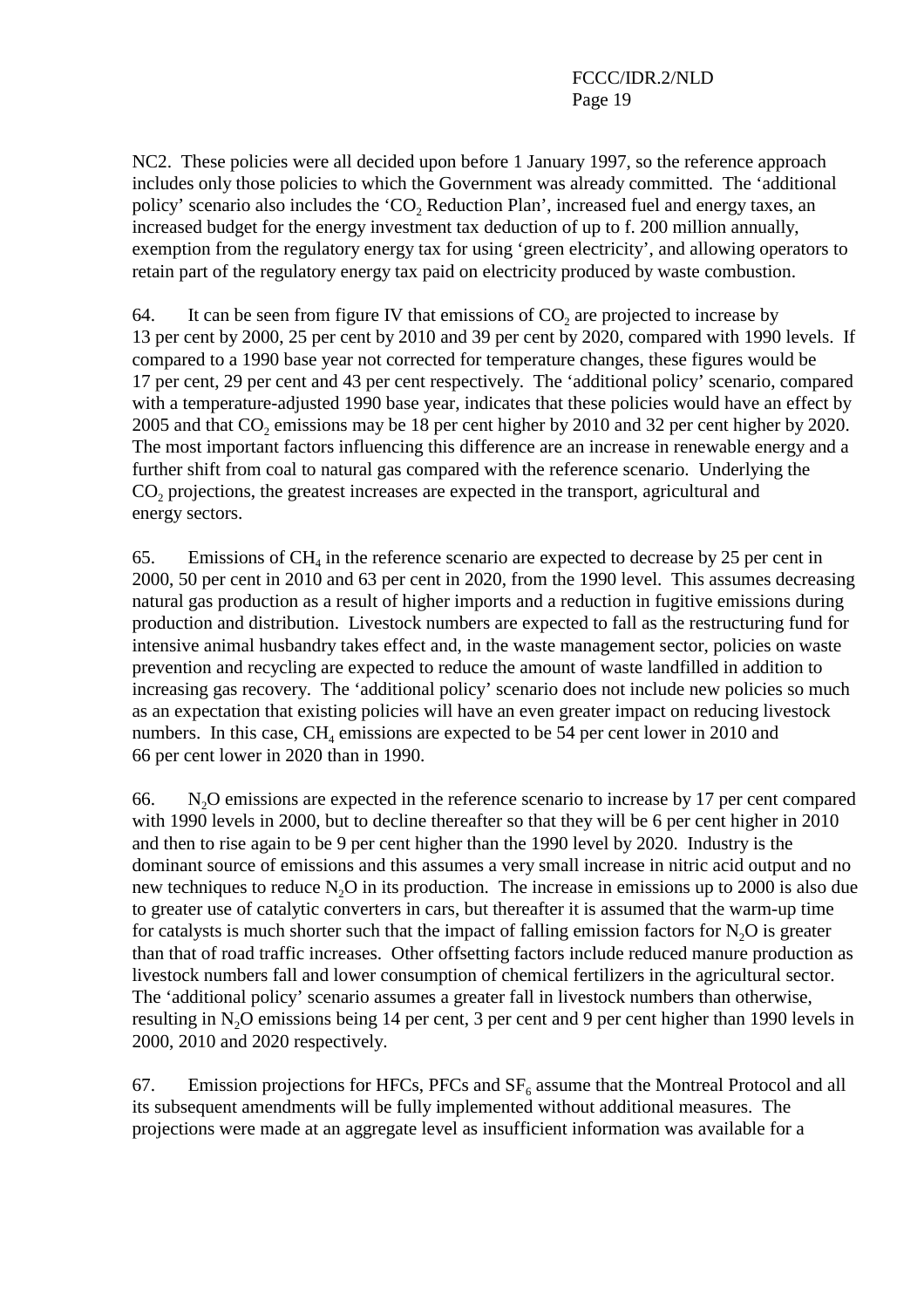sectoral breakdown, although the majority of emissions are thought to occur in the industrial sector. Officials noted that projections of HFCs and PFCs are particularly uncertain as it is not known how the mix of substitutes for chlorofluorocarbons and halons will develop. Emissions of HFCs are projected to be still at 1990 levels by 2000 and thereafter to increase to be 80 per cent higher by 2010 and 220 per cent higher by 2020. Projections of PFCs assume a partial closure of primary aluminium production after 2005. Compared with the 1990 level, PFC emissions are expected to be 12 per cent higher in 2000, 24 per cent higher in 2010 and 36 per cent higher in 2020.

68. The projections in the update to the NC2 were based on different policy scenarios. The NC2 showed that, without measures,  $CO<sub>2</sub>$  emissions could be 45 per cent higher by 2020 than in 1990 or 17 per cent higher if based on a trend scenario.  $CH<sub>4</sub>$  and  $N<sub>2</sub>O$  emissions were both projected to decrease more in the update than in the NC2, which indicated a reduction of 44 per cent and 12 per cent respectively by 2020, compared with 1990.

### **V. VULNERABILITY AND ADAPTATION**

69. As a low-lying, densely populated country, the Netherlands is highly susceptible to changes in sea-level rise and related climatic events. In particular, these could adversely affect natural beaches, dune systems and solid structures. The Netherlands could also be susceptible, *inter alia*, to an increased frequency of river floods, dry summers with higher water demand and resultant adverse effects on inland shipping, and shrinking nature reserves. There could be a positive impact in terms of improved agricultural production.

70. The NC2 provides a short description of practical measures implemented in the fields of coastal zone management, water management and nature conservation and notes that, due to uncertainties about the effect of climate change on agriculture, there are no adaptation measures in this sector. A 1995 evaluation of policy implemented for dynamic preservation of the coastline concluded that the strategy of beach nourishment was successful as almost all the 1990 coastline had been preserved. However, analysis has shown that the threat to the coastline will increase in the next decades due to sea-level rise, land reclamation plans, extraction of gas and sand and further urbanization in coastal areas. The Flood Defence Act came into force in 1996 and provides guidance on safety standards for all water defences. Every five years there is a review at ministerial level of water levels used to determine the height of dams, barriers and dikes, taking into account established safety standards for the extremely high water levels expected to occur only once in every 1,250 years along rivers and once every 10,000 years in the heart of the country. Measures in cooperation with neighbouring countries relating to land-use etc. are designed to limit the likelihood of river flooding. For ecological reasons, the Government has developed a national network of interconnected nature conservation areas. Their overlap may permit or facilitate the migration of certain species thereby giving the ecosystem an opportunity to adapt to climate change.

71. In the international arena, the Netherlands is actively participating in activities in the fields of impacts, vulnerability and adaptive measures for coastal zone management. It offers relevant knowledge to the international community and, in particular, to developing countries.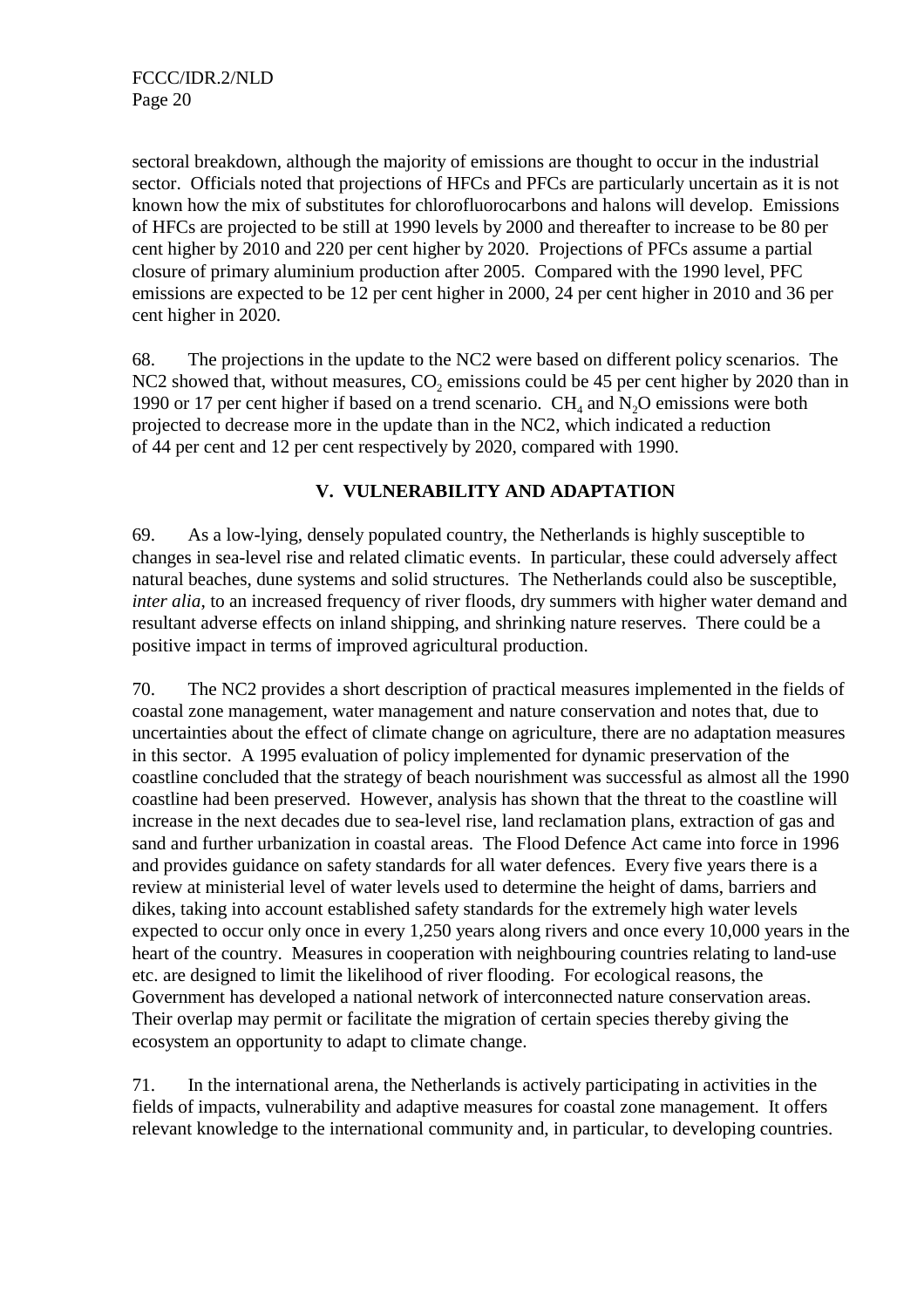The team noted that the Netherlands not only disseminates information to these countries but aids in the training of experts.

#### **VI. FINANCIAL ASSISTANCE AND TECHNOLOGY TRANSFER**

72. Following a restructuring of foreign policy in 1996, the Netherlands committed itself to allocating 0.8 per cent of GDP to official development assistance, which in 1997 amounted to about f.. 6,000 million, and it also pledged that, of this, 0.1 per cent of GDP would go to environmental projects and programmes in developing countries. Such projects are being delivered through a combination of multilateral and bilateral channels. The Netherlands contributes to various multilateral and intergovernmental institutions assisting developing countries, including the World Bank, the United Nations, the European Commission, and regionally oriented institutions such as regional development banks. Where appropriate, the Government also provides some funding to non-governmental organizations working in developing countries.

73. Up to 2000, the Netherlands set aside f. 120 million from its development cooperation budget to contribute to the Global Environment Facility . The team was told that the Netherlands will continue its support for major multilateral institutions in the field of climate change such as the IPCC, the IPCC/OECD National Greenhouse Gas Inventories Programme, and UNFCCC. Furthermore, the Netherlands contributes to several international scientific programmes concerned with climate change, including the World Climate Research Programme, the International Geosphere-Biosphere Programme and the International Human Dimensions of Global Environmental Change Programme. Another priority is to further strengthen international coordination and research via participation in the International Group of Funding Agencies for Global Change Research.

74. In 1996, the Netherlands Development Cooperation Department started a Climate Study Programme aimed at assisting non-Annex 1 Parties in formulating climate change policy and providing them with assistance in drafting first national communications. The first seven countries to participate in the programme were Bolivia, Costa Rica, Ecuador, Ghana, Senegal, Suriname and Yemen. The Netherlands has also made a commitment to help several countries carry out climate change vulnerability assessments. The team was informed that vulnerability assessments have been carried out with Bangladesh, Egypt, Poland and Viet Nam and are being followed up with assistance for coastal zone management.

75. The Netherlands supports various projects in countries with economies in transition, mainly related to efficient energy use. In particular, the project entitled Supporting the Cooperational Organization of Rational Energy Use, initially involving Hungary, Latvia and Poland, is designed to identify cost-effective energy saving measures which may be implemented either through joint implementation or under the Programme of Eastern European Cooperation.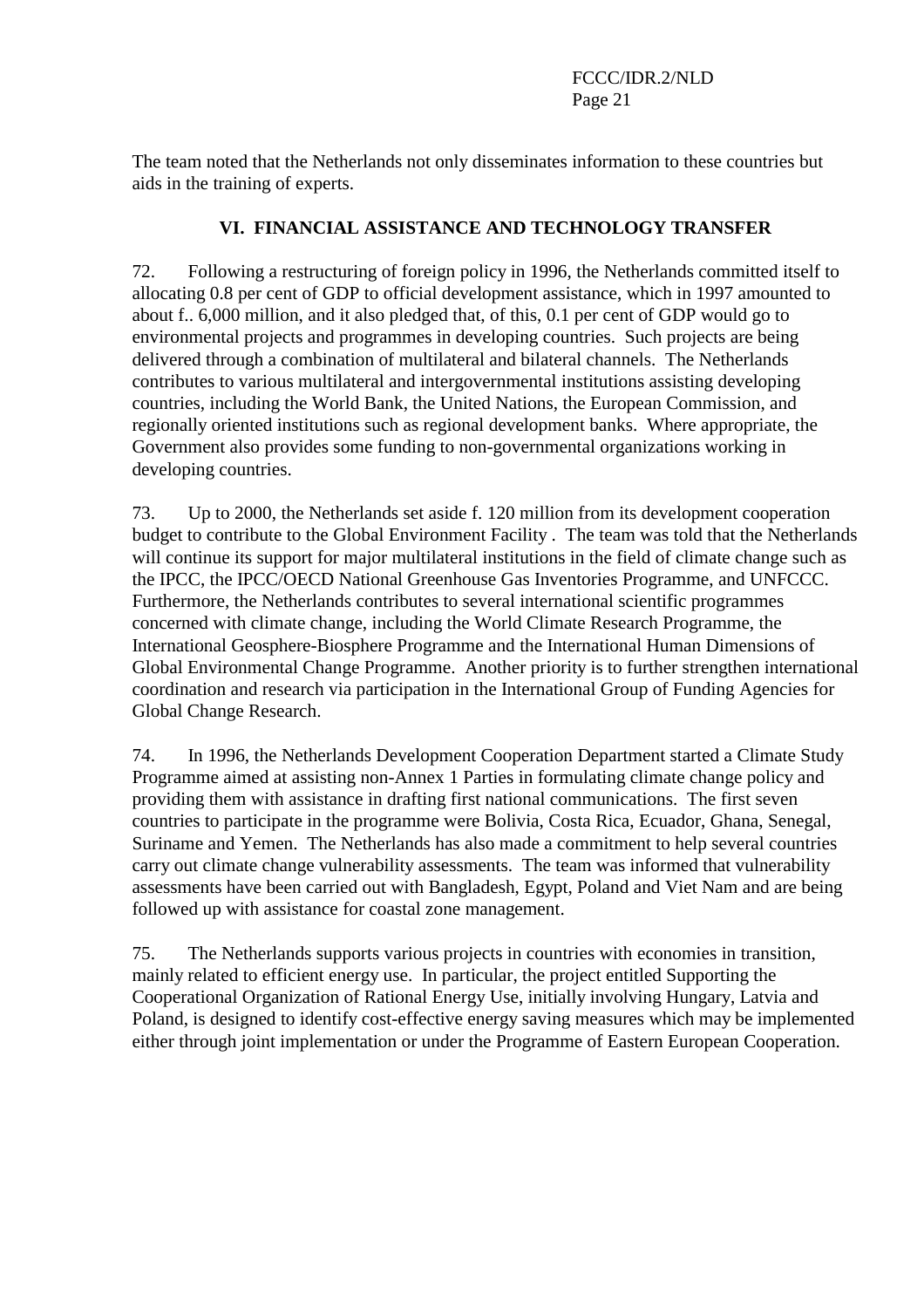### **VII. ACTIVITIES IMPLEMENTED JOINTLY**

76. In 1995, the Activities Implemented Jointly Pilot Phase Programme was established, designed to cover all greenhouse gases. The programme is administered by several ministries, with the environment ministry responsible for developing a system for tracking emissions, for certification of the results and for the compilation of annual reports. The programme includes incentives for industry. The team was informed, for example, that in return for finding and registering projects in the programme, Netherlands companies will be able to use the emission reduction or sequestration in future agreements with the Government.

77. At the time of the review, the Netherlands had several AIJ projects under way. They included Bhutan (micro-hydroelectric plant), the Czech Republic (reforestation), Ecuador (afforestation), Hungary (fuel switch in transport and demand-side management), Romania (energy savings at power stations), the Russian Federation (landfill gas recovery and energy-saving horticulture) and Uganda (afforestation). The team was advised that the Netherlands has identified potential AIJ projects with China (cogeneration in the sugar industry), Honduras (energy efficient lighting), India (biogas), Morocco (solar energy as a source of rural energy) and Peru (street lighting). The team also noted the Netherlands commitment to working with central and eastern European countries on AIJ projects.

### **VIII. RESEARCH AND SYSTEMATIC OBSERVATION**

78. The Government funds a broad range of research, systematic observation and monitoring related to climate change. The research is carried out in partnership with universities or government departments with expertise or responsibilities in research. Some of the national research programmes supporting climate change are: the National Research Programme for Global Air Pollution and Climate Change (NRP), the Netherlands Organization for Scientific Research global change programme, the National Remote Sensing Programme and the Earth Observation User Support Programme.

79. The NRP supports and guides research in the Netherlands. The first phase (1990-1995) concentrated on areas such as understanding the climate system, anthropogenic sinks and sources, estimation of impacts on terrestrial and aquatic ecosystems, regional hydrology, risk assessment and technological transfer and social response strategies.

80. The team was informed that the second phase (with a budget of f. 47 million funded to 2001) has shifted the focus from systems to policy-oriented research and will concentrate on four themes. They are: dynamics of the climate system and its components (33 per cent of the budget), vulnerability of natural and social systems to climate change (22 per cent), societal causes and solutions (29 per cent), and integration and assessment (16 per cent).

81. In 1995, the Netherlands established the Centre For Climate Change Study. The Centre aims to enhance the quality and impact of climate change research in the Netherlands, and research inclimate variability and the atmospheric composition of climate processes. It is also designed to strengthen the international position of the Netherlands climate research.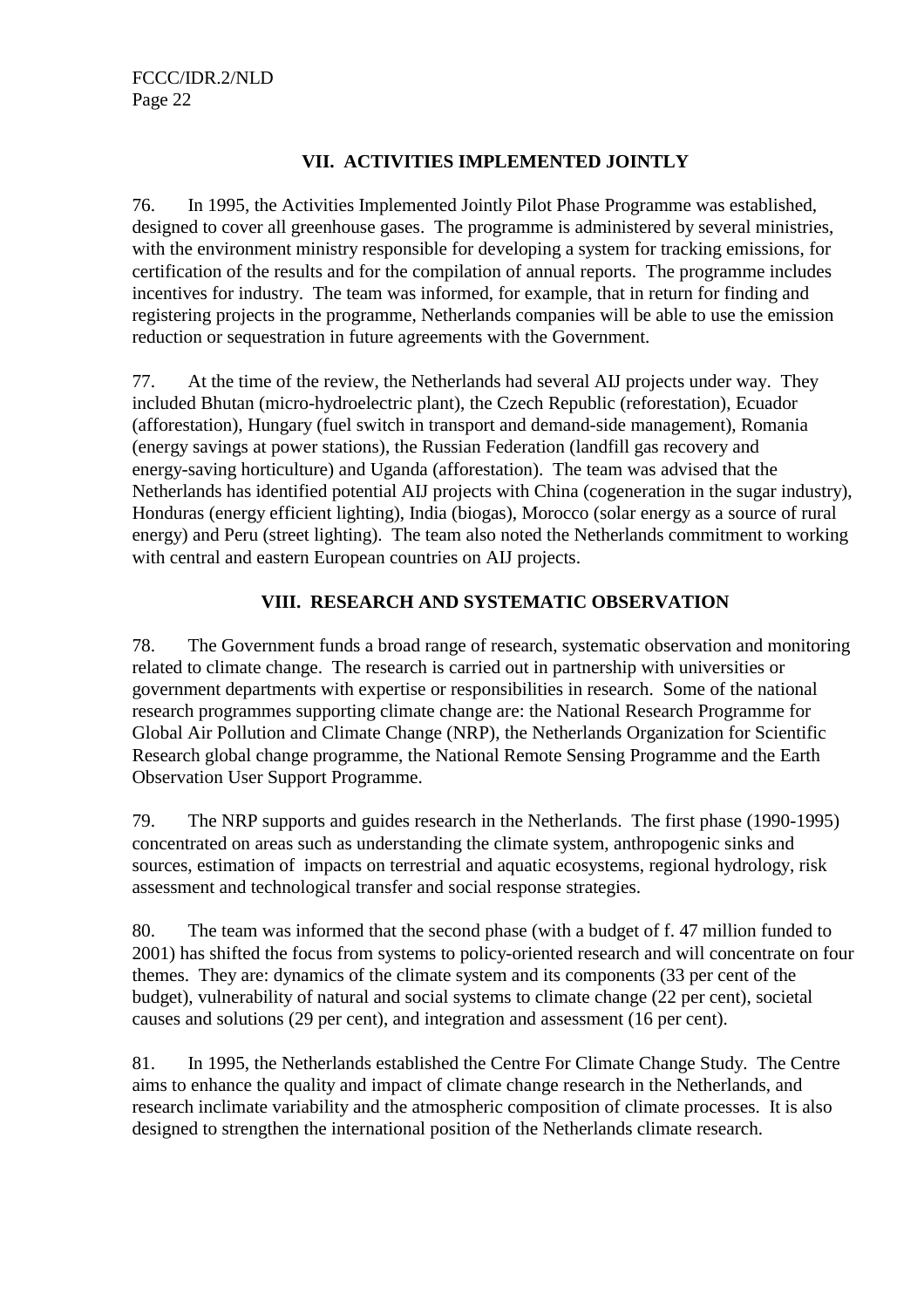82. In the years to come, besides research on the scientific aspects of the climate system, the Netherlands contribution to international research will be aimed at finding global and regional strategies in the long term to satisfy its commitment under the UNFCCC, with global integrated models playing an important role. The team noted that, to support the relevant protocols and scenario studies, an insight into the cost-effectiveness of measures for emission reduction and adaptation and into the effectiveness of administrative instruments will be required.

## **IX. EDUCATION, TRAINING AND PUBLIC AWARENESS**

83. With the waning uncertainty about the reality of climate change and its causes, the Netherlands has shifted the emphasis of its public awareness strategy to gaining support for climate change policies. This strategy includes mass-media information campaigns, school education, publications and dialogue between science and policy organizations.

84. The team noted that the Netherlands tradition of consultation and consensus building between policy makers, local and regional authorities, researchers, non-governmental organizations and the public in planning and implementing socially important measures ensures a relatively high level of awareness of climate change policy. In addition, the team noted that all stakeholders participate in the dissemination of information on climate change.

85. The Government is committed to educating the public on climate change. In 1996 the Ministry of the Environment began a long-term mass media campaign on the greenhouse effect and the need for energy conservation. The Government has also conducted campaigns to inform both children and adults about energy efficiency and to gain acceptance of the increased energy tax. The team was shown television commercials and magazine advertisements designed to educate the public on some of the measures already taken by industry to improve efficiency and reduce greenhouse gas emissions. Energy companies promote green electricity and energy conservation in the residential sector. This is complemented by increasing use of energy labels on white goods such as refrigerators and washing machines. In secondary schools, children have been taught about the link between energy and the environment and some schools have engaged in energy conservation projects.

86. The team was also advised about campaigns geared to changing consumer patterns such as reducing driving speed and encouraging the use of public transport. The team was informed that the Netherlands measures the effectiveness of its advertising campaigns and updates its communication strategy accordingly. Recent research indicates that a large portion of the public is confused about climate change in linking it with ozone depletion.

87. The Netherlands publishes and distributes internationally, free of charge, several regular journals. These include the bimonthly *Change* research and policy newsletter on global change, and the *Joint Implementation Quarterly*. Some planning models and databases, such as ICARUS, are also available to the international climate change community and interested users. In addition, the Netherlands has organized or supported several international conferences in central and eastern Europe, and in developing countries to help with the exchange of information on climate change.